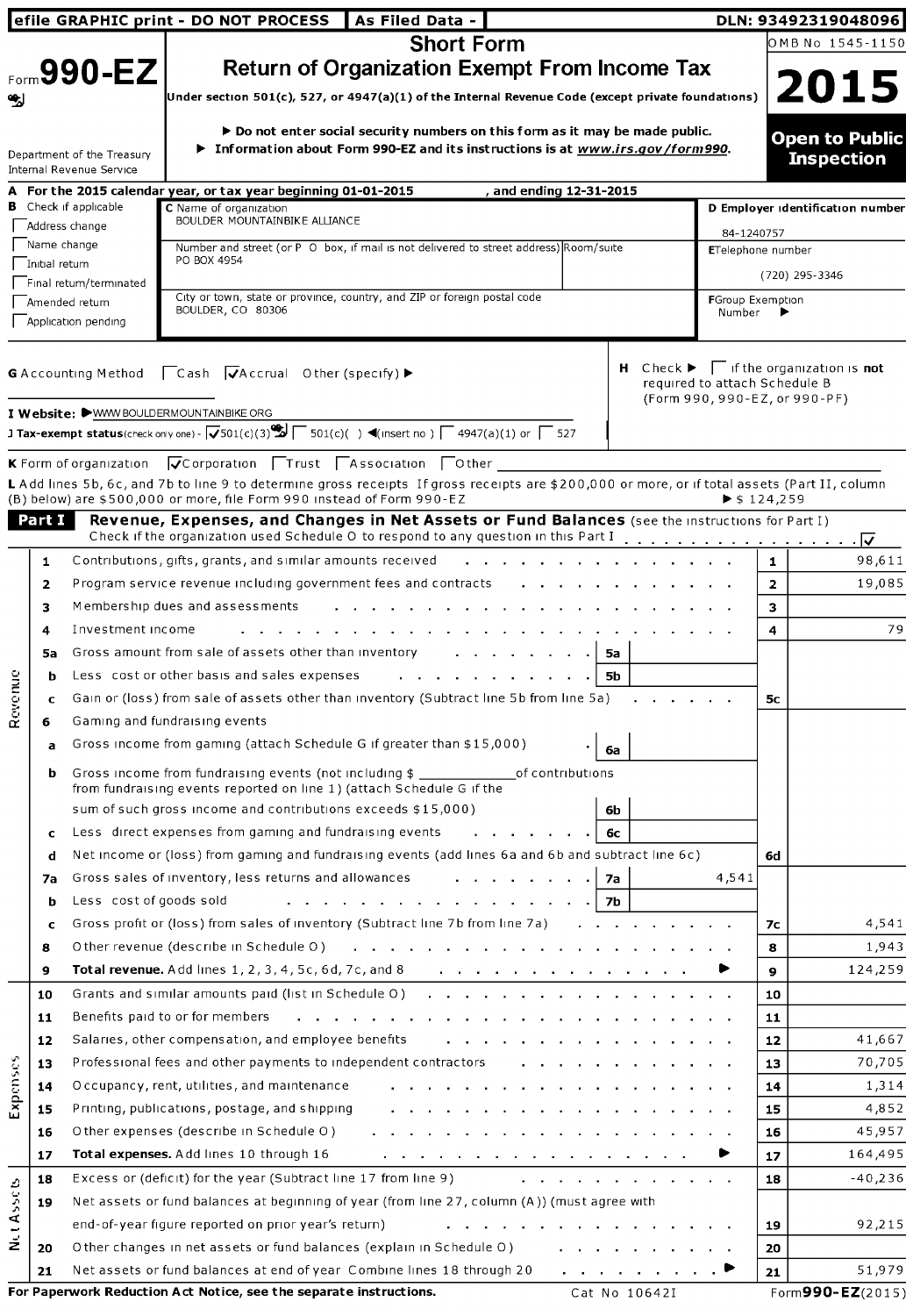| Form 990-EZ (2015)                                                                                                                                                                                                          |                                                               |                                  |                         |                  |            | Page 2                                       |
|-----------------------------------------------------------------------------------------------------------------------------------------------------------------------------------------------------------------------------|---------------------------------------------------------------|----------------------------------|-------------------------|------------------|------------|----------------------------------------------|
| Part II<br><b>Balance Sheets</b> (see the instructions for Part II)<br>Check if the organization used Schedule O to respond to any question in this Part II                                                                 |                                                               |                                  |                         |                  |            | .                                            |
|                                                                                                                                                                                                                             |                                                               |                                  | (A) Beginning of year   |                  |            | (B) End of year                              |
| 22 Cash, savings, and investments                                                                                                                                                                                           |                                                               |                                  |                         | 90,825           | 22         | 51,145                                       |
| 23 Land and buildings                                                                                                                                                                                                       |                                                               |                                  |                         |                  | 23         |                                              |
| 24 Other assets (describe in Schedule O)                                                                                                                                                                                    |                                                               |                                  |                         | 1,390            | 24         | 834                                          |
| 25 Total assets                                                                                                                                                                                                             |                                                               |                                  |                         | 92, 215          | 25         | 51,979                                       |
| 26 Total liabilities (describe in Schedule O)<br>27 Net assets or fund balances (line 27 of column (B) must agree with line 21)                                                                                             |                                                               |                                  |                         |                  | 26         |                                              |
|                                                                                                                                                                                                                             |                                                               |                                  |                         | 92,215           | 27         | 51,979                                       |
| Part III<br>Statement of Program Service Accomplishments (see the instructions for Part III)                                                                                                                                |                                                               |                                  |                         |                  |            | <b>Expenses</b><br>(Required for section 501 |
| Check if the organization used Schedule O to respond to any question in this Part III<br>What is the organization's primary exempt purpose?                                                                                 |                                                               |                                  | - ज                     |                  |            | $(c)(3)$ and $501(c)(4)$                     |
| TO SERVE AS A POSITIVE VOICE FOR MOUNTAIN BIKING IN THE GREATER BOULDER COLORADO<br>AREA BY IMPROVING THE TRAIL EXPERIENCE FOR ALL USERS THROUGH SOCIAL RIDES AND EVENTS,                                                   |                                                               |                                  |                         |                  |            | organizations, optional for<br>others)       |
| ADVOCACY, AND TRAIL BUILDING                                                                                                                                                                                                |                                                               |                                  |                         |                  |            |                                              |
| Describe the organization's program service accomplishments for each of its three largest program services, as<br>measured by expenses In a clear and concise manner, describe the services provided, the number of persons |                                                               |                                  |                         |                  |            |                                              |
| benefited, and other relevant information for each program title                                                                                                                                                            |                                                               |                                  |                         |                  |            |                                              |
| 28<br>See Additional Data Table                                                                                                                                                                                             |                                                               |                                  |                         |                  |            |                                              |
|                                                                                                                                                                                                                             |                                                               |                                  |                         |                  |            |                                              |
| (Grants \$)                                                                                                                                                                                                                 | If this amount includes foreign grants, check here $\ldots$   |                                  |                         |                  | <b>28a</b> |                                              |
| 29                                                                                                                                                                                                                          |                                                               |                                  |                         |                  |            |                                              |
|                                                                                                                                                                                                                             |                                                               |                                  |                         |                  |            |                                              |
| (Grants \$)                                                                                                                                                                                                                 | If this amount includes foreign grants, check here $\ldots$ , |                                  |                         |                  | 29a        |                                              |
| 30                                                                                                                                                                                                                          |                                                               |                                  |                         |                  |            |                                              |
| (Grants \$)                                                                                                                                                                                                                 | If this amount includes foreign grants, check here $\ldots$ , |                                  |                         |                  |            |                                              |
| 31 Other program services (describe in Schedule O)                                                                                                                                                                          |                                                               |                                  |                         |                  | 30a        |                                              |
| (Grants \$)                                                                                                                                                                                                                 | If this amount includes foreign grants, check here $\ldots$ , |                                  |                         |                  | 31a        |                                              |
| 32 Total program service expenses (add lines 28a through 31a)<br>Part IV<br>List of Officers, Directors, Trustees, and Key Employees (list each one even if not compensated - see the instructions for Part IV)             |                                                               | and a straightful contract and a |                         |                  | 32         | 120,545                                      |
| Check if the organization used Schedule O to respond to any question in this Part IV. $\cdots$ , $\cdots$ , $\cdots$ , $\cdots$                                                                                             |                                                               |                                  |                         |                  |            |                                              |
| (a) Name and title                                                                                                                                                                                                          | (b) Average                                                   | (c)Reportable                    | (d) Health benefits,    |                  |            | (e) Estimated                                |
|                                                                                                                                                                                                                             | hours per week                                                | compensation                     |                         | contributions to |            | amount                                       |
|                                                                                                                                                                                                                             | devoted to position $\vert$ (Forms W-2/1099-                  | MISC) (if not paid,              | employee benefit plans, | and deferred     |            | of other<br>compensation                     |
|                                                                                                                                                                                                                             |                                                               | $enter - 0-$ )                   |                         | compensation     |            |                                              |
| ADAM SHER<br>PRESIDENT                                                                                                                                                                                                      | 600                                                           |                                  | 0                       |                  |            |                                              |
| <b>BRYAN GANZEL</b>                                                                                                                                                                                                         | 200                                                           |                                  | 0                       |                  |            |                                              |
| CO-SECRETARY                                                                                                                                                                                                                |                                                               |                                  |                         |                  |            |                                              |
| JIMMY MARTIN                                                                                                                                                                                                                | 2 0 0                                                         |                                  | 0                       |                  |            |                                              |
| CO-SECRETARY                                                                                                                                                                                                                |                                                               |                                  |                         |                  |            |                                              |
| MIMI MATHER                                                                                                                                                                                                                 | 200                                                           |                                  | 0                       |                  |            |                                              |
| DIRECTOR                                                                                                                                                                                                                    |                                                               |                                  |                         |                  |            |                                              |
| MICHAEL BARROW                                                                                                                                                                                                              | 2 0 0                                                         |                                  | 0                       |                  |            |                                              |
| DIRECTOR                                                                                                                                                                                                                    |                                                               |                                  |                         |                  |            |                                              |
| CHARLES ANDERSON                                                                                                                                                                                                            | 2 0 0                                                         |                                  | 0                       |                  |            |                                              |
| DIRECTOR                                                                                                                                                                                                                    |                                                               |                                  |                         |                  |            |                                              |
| JASON VOGEL<br>DIRECTOR                                                                                                                                                                                                     | 2 0 0                                                         |                                  | 0                       |                  |            |                                              |
|                                                                                                                                                                                                                             |                                                               |                                  |                         |                  |            |                                              |
| ADAM HAID<br>DIRECTOR                                                                                                                                                                                                       | 200                                                           |                                  | 0                       |                  |            |                                              |
|                                                                                                                                                                                                                             |                                                               |                                  |                         |                  |            |                                              |
| ZACHARY NOFFSINGER<br>DIRECTOR                                                                                                                                                                                              | 2 0 0                                                         |                                  | 0                       |                  |            |                                              |
| STEVE WATTS                                                                                                                                                                                                                 | 4000                                                          | 41,667                           |                         |                  |            |                                              |
| EXECUTIVE DI                                                                                                                                                                                                                |                                                               |                                  |                         |                  |            |                                              |
|                                                                                                                                                                                                                             |                                                               |                                  |                         |                  |            |                                              |
|                                                                                                                                                                                                                             |                                                               |                                  |                         |                  |            |                                              |
|                                                                                                                                                                                                                             |                                                               |                                  |                         |                  |            |                                              |
|                                                                                                                                                                                                                             |                                                               |                                  |                         |                  |            |                                              |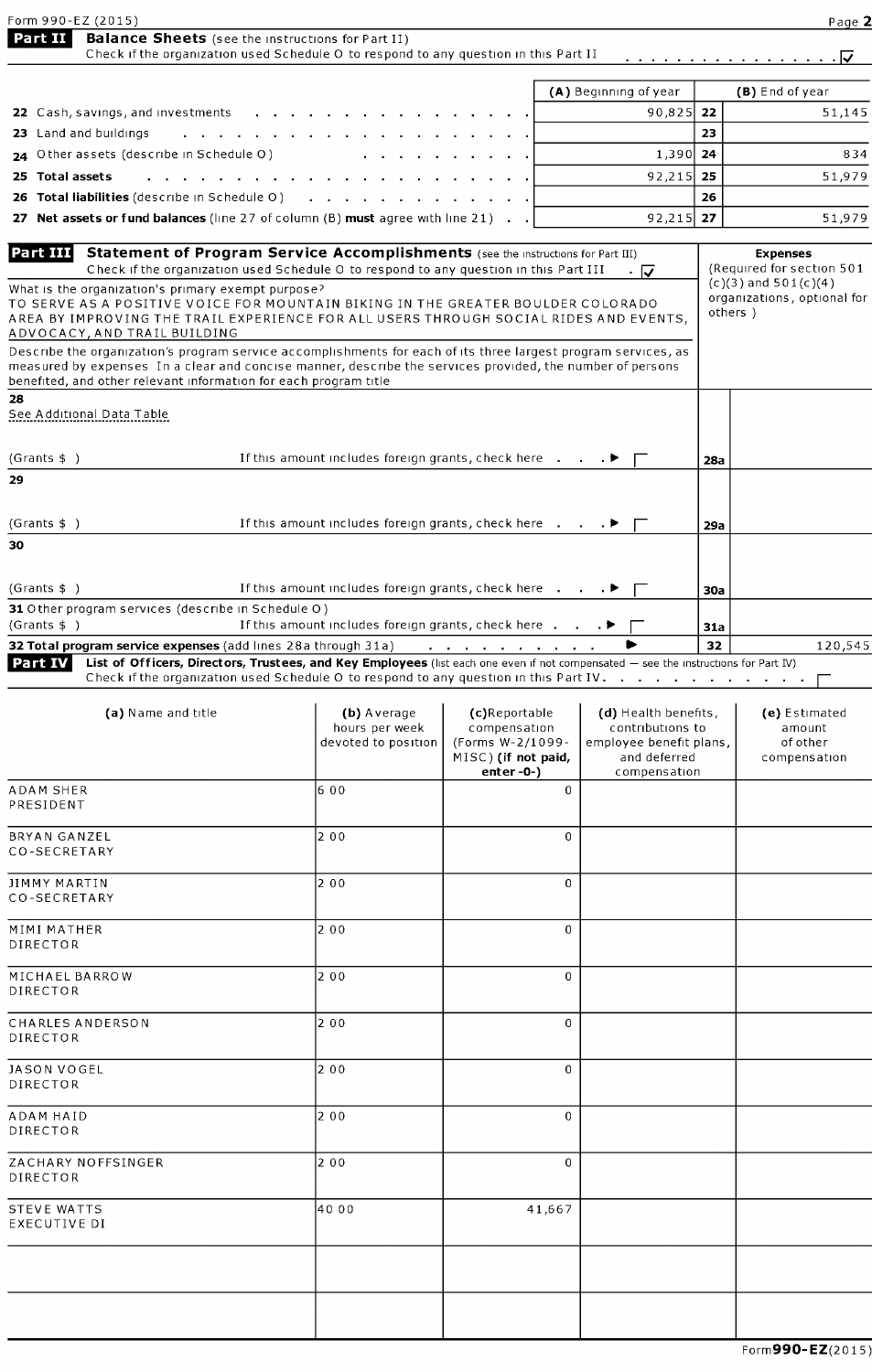|     | Form 990-EZ (2015)                                                                                                                                                                                                                                                                                                                                                                                                                                           |             |            | Page 3         |
|-----|--------------------------------------------------------------------------------------------------------------------------------------------------------------------------------------------------------------------------------------------------------------------------------------------------------------------------------------------------------------------------------------------------------------------------------------------------------------|-------------|------------|----------------|
|     | Part V<br>Other Information (Note the Schedule A and personal benefit contract statement requirements in the                                                                                                                                                                                                                                                                                                                                                 |             |            |                |
|     | instructions for Part V $\cdot$ Check if the organization used Schedule O to respond to any question in this Part V $\cdot \cdot \cdot$ .                                                                                                                                                                                                                                                                                                                    |             |            |                |
|     |                                                                                                                                                                                                                                                                                                                                                                                                                                                              |             | Yes        | <b>No</b>      |
| 33. | Did the organization engage in any significant activity not previously reported to the IRS? If "Yes," provide a<br>detailed description of each activity in Schedule O<br>and the contract of the contract of the contract of the contract of the contract of the contract of the contract of the contract of the contract of the contract of the contract of the contract of the contract of the contra                                                     | 33          |            | No             |
| 34. | Were any significant changes made to the organizing or governing documents? If "Yes," attach a conformed copy<br>of the amended documents if they reflect a change to the organization's name Otherwise, explain the change<br>on Schedule O (see instructions)                                                                                                                                                                                              | 34          |            | N <sub>0</sub> |
|     | 35a Did the organization have unrelated business gross income of \$1,000 or more during the year from business<br>activities (such as those reported on lines 2, 6a, and 7a, among others)?                                                                                                                                                                                                                                                                  | 35a         |            | No             |
|     | <b>b</b> If "Yes," to line 35a, has the organization filed a Form 990-T for the year? If "No," provide an explanation in Schedule O                                                                                                                                                                                                                                                                                                                          | 35b         |            |                |
|     | c Was the organization a section $501(c)(4)$ , $501(c)(5)$ , or $501(c)(6)$ organization subject to section $6033(e)$<br>notice, reporting, and proxy tax requirements during the year? If "Yes," complete Schedule C, Part III                                                                                                                                                                                                                              | 35с         |            | No             |
| 36  | Did the organization undergo a liquidation, dissolution, termination, or significant disposition of net assets during<br>the year? If "Yes," complete applicable parts of Schedule N                                                                                                                                                                                                                                                                         | 36          |            | No             |
|     | 37a Enter amount of political expenditures, direct or indirect, as described in the instructions<br>37a                                                                                                                                                                                                                                                                                                                                                      |             |            |                |
| b.  | Did the organization file Form 1120-POL for this year?                                                                                                                                                                                                                                                                                                                                                                                                       | 37b         |            | No             |
|     | 38a Did the organization borrow from, or make any loans to, any officer, director, trustee, or key employee or were                                                                                                                                                                                                                                                                                                                                          |             |            |                |
|     | any such loans made in a prior year and still outstanding at the end of the tax year covered by this return?                                                                                                                                                                                                                                                                                                                                                 | 38a         |            | No             |
|     | <b>b</b> If "Yes," complete Schedule L, Part II and enter the total amount involved<br>38 <b>b</b>                                                                                                                                                                                                                                                                                                                                                           |             |            |                |
| 39  | Section 501(c)(7) organizations Enter                                                                                                                                                                                                                                                                                                                                                                                                                        |             |            |                |
| a   | Initiation fees and capital contributions included on line 9<br>39a                                                                                                                                                                                                                                                                                                                                                                                          |             |            |                |
| b   | Gross receipts, included on line 9, for public use of club facilities<br>39b                                                                                                                                                                                                                                                                                                                                                                                 |             |            |                |
|     | 40a Section 501(c)(3) organizations Enter amount of tax imposed on the organization during the year under                                                                                                                                                                                                                                                                                                                                                    |             |            |                |
|     |                                                                                                                                                                                                                                                                                                                                                                                                                                                              |             |            |                |
|     | <b>b</b> Section 501(c)(3), 501(c)(4), and 501(c)(29) organizations Did the organization engage in any section 4958<br>excess benefit transaction during the year, or did it engage in an excess benefit transaction in a prior year that<br>has not been reported on any of its prior Forms 990 or 990-EZ? If "Yes," complete Schedule L, Part I                                                                                                            | 40b         |            | No             |
|     | c Section 501(c)(3), 501(c)(4), and 501(c)(29) organizations Enter amount of tax imposed on organization<br>managers or disqualified persons during the year under sections 4912, 4955, and 4958 $\blacktriangleright$                                                                                                                                                                                                                                       |             |            |                |
|     | <b>d</b> Section 501(c)(3), 501(c)(4), and 501(c)(29) organizations Enter amount of tax on line 40c reimbursed<br>by the organization<br>.                                                                                                                                                                                                                                                                                                                   |             |            |                |
|     | e All organizations At any time during the tax year, was the organization a party to a prohibited tax shelter<br>transaction? If "Yes," complete Form 8886-T<br>the contract of the contract of the contract of the contract of the                                                                                                                                                                                                                          |             |            | No             |
| 41  | List the states with which a copy of this return is filed $\blacktriangleright$                                                                                                                                                                                                                                                                                                                                                                              |             |            |                |
| 42a | $\blacksquare$ Telephone no $\blacktriangleright$ (720) 295-3346<br>The organization's books are in care of ▶ THE ORGANIZATION                                                                                                                                                                                                                                                                                                                               |             |            |                |
|     | $ZIP + 4$ $\triangleright$ 80306<br>Located at ▶ PO BOX 4954 BOULDER, CO                                                                                                                                                                                                                                                                                                                                                                                     |             |            |                |
|     | <b>b</b> At any time during the calendar year, did the organization have an interest in or a signature or other authority<br>over a financial account in a foreign country (such as a bank account, securities account, or other financial<br>account)?                                                                                                                                                                                                      | 42 <b>b</b> | Yes        | No<br>No       |
|     | If "Yes," enter the name of the foreign country $\blacktriangleright$                                                                                                                                                                                                                                                                                                                                                                                        |             |            |                |
|     |                                                                                                                                                                                                                                                                                                                                                                                                                                                              |             |            |                |
|     | See the instructions for exceptions and filing requirements for FinCEN Form 114, Report of Foreign Bank and<br><b>Financial Accounts (FBAR)</b>                                                                                                                                                                                                                                                                                                              |             |            |                |
|     | c At any time during the calendar year, did the organization maintain an office outside the U S ?                                                                                                                                                                                                                                                                                                                                                            | 42c         |            | No             |
|     | If "Yes," enter the name of the foreign country $\blacktriangleright$                                                                                                                                                                                                                                                                                                                                                                                        |             |            |                |
|     | 43 Section 4947(a)(1) nonexempt charitable trusts filing Form 990-EZ in lieu of Form 1041 - Check here                                                                                                                                                                                                                                                                                                                                                       |             |            |                |
|     | and enter the amount of tax-exempt interest received or accrued during the tax year $\cdots$ $\cdots$<br>43                                                                                                                                                                                                                                                                                                                                                  |             |            |                |
|     |                                                                                                                                                                                                                                                                                                                                                                                                                                                              |             | <b>Yes</b> | No             |
| 44а | Did the organization maintain any donor advised funds during the year? If "Yes," Form 990 must be completed instead of                                                                                                                                                                                                                                                                                                                                       |             |            |                |
|     | Form 990-EZ<br>a constitution of the constitution of the constitution of the constitution of the constitution of the constitution of                                                                                                                                                                                                                                                                                                                         | 44a         |            | No             |
|     | <b>b</b> Did the organization operate one or more hospital facilities during the year? If "Yes," Form 990 must be completed<br>Instead of Form 990-EZ<br>the contract of the contract of the contract of the contract of the contract of the contract of                                                                                                                                                                                                     | 44b         |            | No             |
|     | c Did the organization receive any payments for indoor tanning services during the year? $\ldots$ , $\ldots$ , $\ldots$                                                                                                                                                                                                                                                                                                                                      | 44с         |            | No             |
|     | <b>d</b> If "Yes," to line 44c, has the organization filed a Form 720 to report these payments? If "No," provide an                                                                                                                                                                                                                                                                                                                                          |             |            |                |
|     | explanation in Schedule O<br>the contract of the contract of the contract of the contract of the contract of the contract of the contract of                                                                                                                                                                                                                                                                                                                 | 44d         |            |                |
|     | <b>45a</b> Did the organization have a controlled entity within the meaning of section $512(b)(13)$ ?                                                                                                                                                                                                                                                                                                                                                        | 45a         |            | No             |
|     | 45b Did the organization receive any payment from or engage in any transaction with a controlled entity within the<br>meaning of section 512(b)(13)? If "Yes," Form 990 and Schedule R may need to be completed instead of<br>Form 990-EZ (see instructions) and a series are also contained by the series of the series of the series of the series of the series of the series of the series of the series of the series of the series of the series of th | 45b         |            | No             |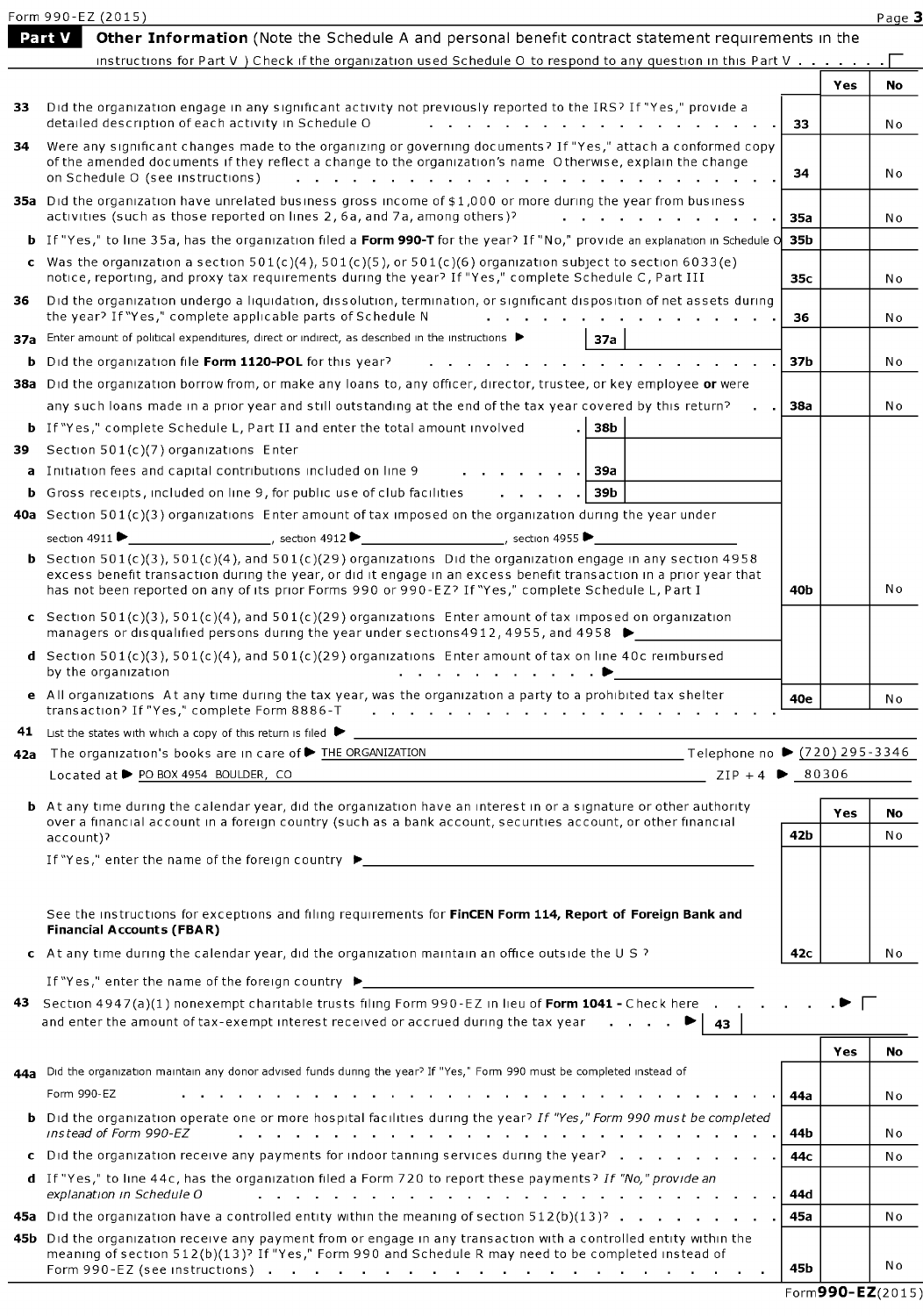| Form 990-EZ (2015) |
|--------------------|
|--------------------|

|                                                                                                                           | Yes | No             |
|---------------------------------------------------------------------------------------------------------------------------|-----|----------------|
| 46 Did the organization engage, directly or indirectly, in political campaign activities on behalf of or in opposition to |     | N <sub>O</sub> |
| Part VI Section 501(c)(3) organizations only                                                                              |     |                |

| All section 501(c)(3) organizations must answer questions 47-49b and 52, and complete the tables for lines 50 |  |
|---------------------------------------------------------------------------------------------------------------|--|
| and 51                                                                                                        |  |
| Check if the organization used Schedule O to respond to any question in this Part VI                          |  |

|    | Check if the organization used Schedule O to respond to any question in this Part VI                                                                          |     |     |     |
|----|---------------------------------------------------------------------------------------------------------------------------------------------------------------|-----|-----|-----|
|    |                                                                                                                                                               |     | Yes | No  |
| 47 | Did the organization engage in lobbying activities or have a section 501(h) election in effect during the tax year?<br>If "Yes," complete Schedule C, Part II |     |     | No  |
| 48 | Is the organization a school as described in section $170(b)(1)(A)(ii)$ ? If "Yes," complete Schedule E                                                       | 48  |     | N o |
|    | 49a Did the organization make any transfers to an exempt non-charitable related organization?                                                                 | 49a |     | No  |
|    |                                                                                                                                                               | 49b |     |     |

| 50 Complete this table for the organization's five highest compensated employees (other than officers, directors, trustees and key |
|------------------------------------------------------------------------------------------------------------------------------------|
| employees) who each received more than \$100,000 of compensation from the organization If there is none, enter "None"              |

| (a) Name and title of each employee | (b) Average<br>hours per week<br>devoted to position | (c) Reportable<br>compensation<br>(Forms W-2/1099-<br>MISC) | (d) Health benefits,<br>contributions to<br>employee benefit plans,<br>and deferred<br>compensation | (e) Estimated amount<br>of other<br>compensation |
|-------------------------------------|------------------------------------------------------|-------------------------------------------------------------|-----------------------------------------------------------------------------------------------------|--------------------------------------------------|
| NONE                                |                                                      |                                                             |                                                                                                     |                                                  |
|                                     |                                                      |                                                             |                                                                                                     |                                                  |
|                                     |                                                      |                                                             |                                                                                                     |                                                  |
|                                     |                                                      |                                                             |                                                                                                     |                                                  |
|                                     |                                                      |                                                             |                                                                                                     |                                                  |
|                                     |                                                      |                                                             |                                                                                                     |                                                  |

f Total number of other employees paid over \$100,000 . . . .

**51**  $\,$  Complete this table for the organization's five highest compensated independent contractors who each received more than \$100,000 of compensation from the organization If there is none, enter "None "

|      | (a) Name and business address of each independent contractor | (b) $Type$ of service | (c) Compensation |
|------|--------------------------------------------------------------|-----------------------|------------------|
| NONE |                                                              |                       |                  |
|      |                                                              |                       |                  |
|      |                                                              |                       |                  |
|      |                                                              |                       |                  |

|    | Total number of other independent contractors each receiving                        |
|----|-------------------------------------------------------------------------------------|
| 52 | Did the organization complete Schedule A? NOTE, All Section<br>completed Schedule A |

Under penalties of perjury, <sup>I</sup> declare that <sup>I</sup> have examined this return, inclu knowledge and belief, it is true, correct, and complete. Declaration of prep knowledge.

| Sign<br>Here                                                          |  | ******<br>Signature of officer<br>STEVE WATTS EXECUTIVE DIRECTOR<br>Type or print name and title |                      |  |  |  |
|-----------------------------------------------------------------------|--|--------------------------------------------------------------------------------------------------|----------------------|--|--|--|
| Paid                                                                  |  | Print/Type preparer's name<br>LORI B BAUER CPA                                                   | Preparer's signature |  |  |  |
| Preparer                                                              |  | Firm's name > JDS PROFESSIONAL GROUP                                                             |                      |  |  |  |
| <b>Use Only</b>                                                       |  | Firm's address ▶ 10303 E DRY CREEK RD STE 400                                                    |                      |  |  |  |
|                                                                       |  | ENGLEWOOD, CO 80112                                                                              |                      |  |  |  |
| May the IRS discuss this return with the preparer shown above? See in |  |                                                                                                  |                      |  |  |  |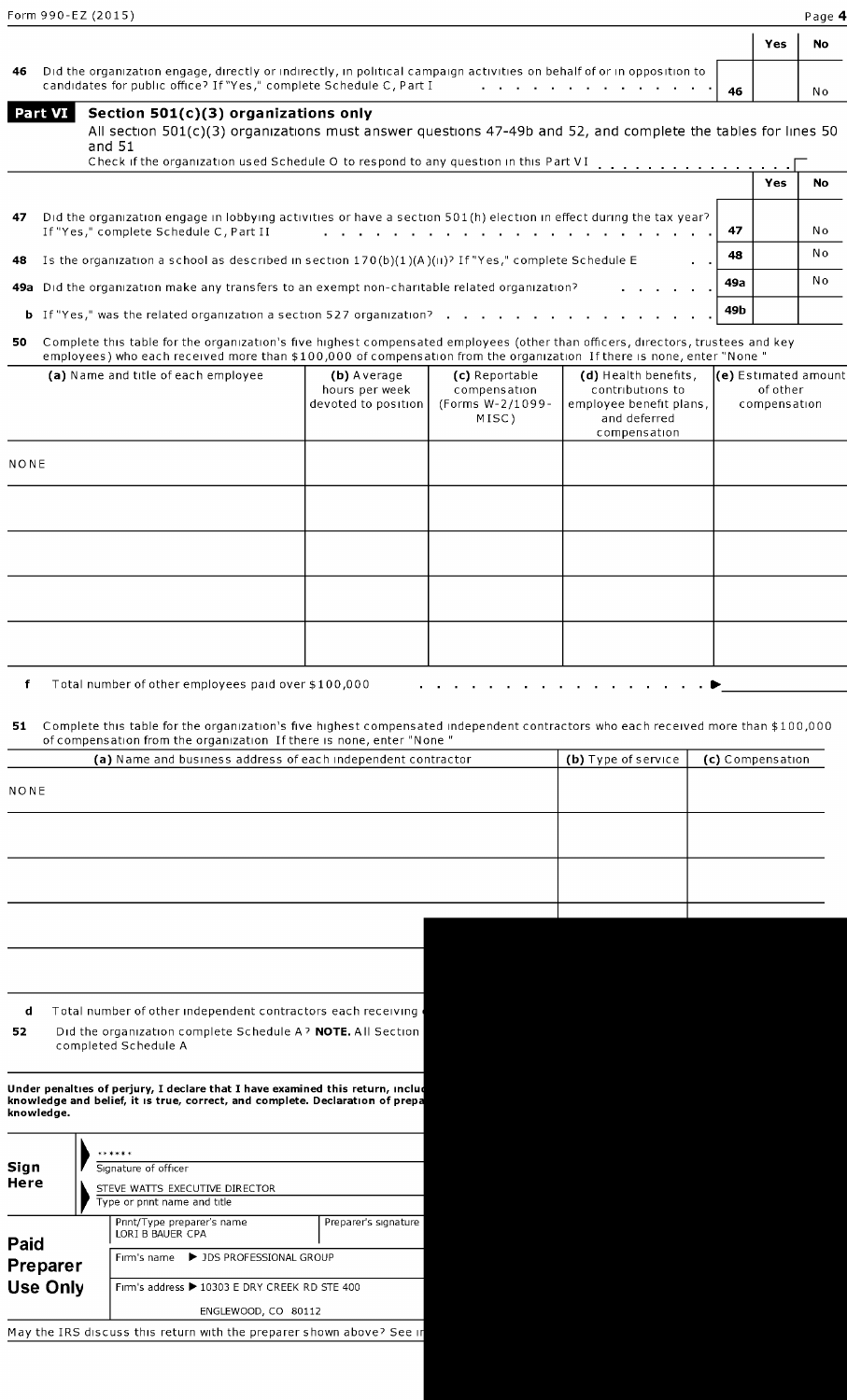## Software ID:

Software Version:

EIN: 84-1240757

Name: BOULDER MOUNTAINBIKE ALLIANCE

## Form 990EZ, Part III - Statement of Program Service Accomplishments

| Describe what was achieved in carrying out the organization's exempt purposes. In a clear and concise<br>manner, describe the services provided, the number of persons benefited, and other relevant information<br>for each program title. |            | <b>Expenses</b><br>(Required for $501(c)(3)$ and<br>$501(c)(4)$ organizations and<br>4947(a)(1) trusts; optional<br>for others.) |
|---------------------------------------------------------------------------------------------------------------------------------------------------------------------------------------------------------------------------------------------|------------|----------------------------------------------------------------------------------------------------------------------------------|
| 28                                                                                                                                                                                                                                          |            |                                                                                                                                  |
| CREATE A COMMUNITY OF MOUNTAIN BIKERS PART OF CREATING SUSTAINABLE TRAILS IS                                                                                                                                                                |            |                                                                                                                                  |
| ENSURING THAT THERE WILL ALWAYS BE A COMMUNITY AROUND TO CARE FOR AND ADVOCATE                                                                                                                                                              |            |                                                                                                                                  |
| FOR THOSE TRAILS BMA CAN'T DO ITS JOB WITHOUT A COMMUNITY OF BIKERS WHO                                                                                                                                                                     |            |                                                                                                                                  |
| UNDERSTAND AND SUPPORT OUR MISSION AND WE BUILD THAT COMMUNITY AROUND A                                                                                                                                                                     |            |                                                                                                                                  |
| SHARED LOVE OF TRAILS, THEN BACK IT UP WITH FUN SOCIAL EVENTS AND GROUP RIDES                                                                                                                                                               |            |                                                                                                                                  |
| ADVOCATE FOR TRAIL ACCESS ORIGINALLY ESTABLISHED IN 1991 AS THE BOULDER OFFROAD                                                                                                                                                             |            |                                                                                                                                  |
| ALLIANCE (BOA), BOULDER MOUNTAINBIKE ALLIANCE WAS FORMED IN RESPONSE TO THE                                                                                                                                                                 |            |                                                                                                                                  |
| CLOSURE OF NEARLY EVERY TRAIL IN THE BOULDER AREA TO MOUNTAIN BIKES THIS GROUP<br>BECAME THE ONLY REPRESENTATIVE ORGANIZATION FOR MOUNTAIN BIKERS WHO WANTED                                                                                |            |                                                                                                                                  |
| THE RIGHT TO RIDE LEGALLY IN BOULDER AGAIN BMA HAS MADE GREAT STRIDES TOWARD                                                                                                                                                                |            |                                                                                                                                  |
| ACHIEVING BETTER TRAILS FOR BOULDER COUNTY, ACHIEVING NUMEROUS ADVOCACY                                                                                                                                                                     |            |                                                                                                                                  |
| SUCCESSES, BUT THERE'S ALWAYS MORE TO DO, WE RELY ON YOUR HELP TO DO IT CHECK OUT                                                                                                                                                           |            |                                                                                                                                  |
| THE ISSUE ADVOCACY SECTION TO LEARN MORE BUILD AND MAINTAIN TRAILS OUR GOAL                                                                                                                                                                 |            |                                                                                                                                  |
| ISN'T TO CREATE AS MANY TRAILS AS POSSIBLE INSTEAD, OUR AIM IS TO CREATE QUALITY                                                                                                                                                            |            |                                                                                                                                  |
| TRAILS THAT ARE BOTH FUN AND SUSTAINABLE, TRAILS THAT WILL PASS ON OUR LOVE OF                                                                                                                                                              |            |                                                                                                                                  |
| SINGLETRACK TO FUTURE GENERATIONS BMA HAS DEVELOPED A SMALL ARMY OF CREW                                                                                                                                                                    |            |                                                                                                                                  |
| LEADERS TRAINED IN SUSTAINABLE TRAIL BUILDING DESIGN AND MAINTENANCE, AND EVERY                                                                                                                                                             |            |                                                                                                                                  |
| YEAR ENLISTS OUR MEMBERS AND FANS TO WORK ON THE TRAILS WE LOVE TO RIDE, DONATING                                                                                                                                                           |            |                                                                                                                                  |
| THOUSANDS OF VOLUNTEER HOURS TO THE TRAILS IN BOULDER COUNTY                                                                                                                                                                                |            |                                                                                                                                  |
| (Grants \$ )<br>If this amount includes foreign grants, check here $\blacksquare$ .                                                                                                                                                         |            |                                                                                                                                  |
|                                                                                                                                                                                                                                             | <b>28a</b> | 120,545                                                                                                                          |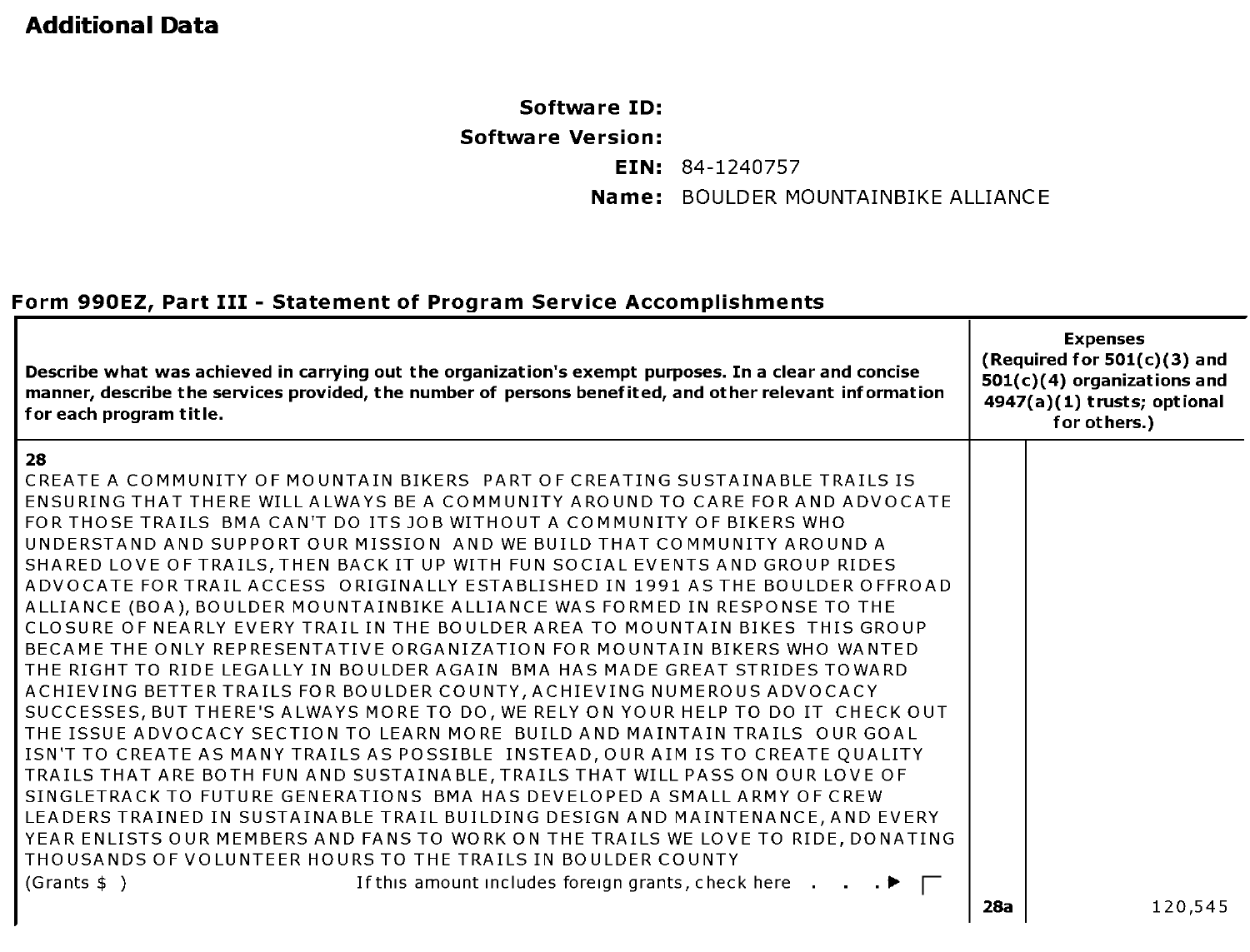|          |                                                                       |                                   |                                  | efile GRAPHIC print - DO NOT PROCESS     | As Filed Data -                                                              |  |                                                                                                                                                                                                                                                                                                                                                               |                                       | DLN: 93492319048096                                                                                                                |
|----------|-----------------------------------------------------------------------|-----------------------------------|----------------------------------|------------------------------------------|------------------------------------------------------------------------------|--|---------------------------------------------------------------------------------------------------------------------------------------------------------------------------------------------------------------------------------------------------------------------------------------------------------------------------------------------------------------|---------------------------------------|------------------------------------------------------------------------------------------------------------------------------------|
|          | 990EZ)                                                                | <b>SCHEDULE A</b><br>(Form 990 or |                                  |                                          | 4947(a)(1) nonexempt charitable trust.<br>Attach to Form 990 or Form 990-EZ. |  | <b>Public Charity Status and Public Support</b><br>Complete if the organization is a section $501(c)(3)$ organization or a section                                                                                                                                                                                                                            |                                       | OMB No 1545-0047<br><b>2015</b><br>Open to Public                                                                                  |
| Treasury | Department of the                                                     | Internal Revenue Service          |                                  | www.irs.gov/form990.                     |                                                                              |  | Information about Schedule A (Form 990 or 990-EZ) and its instructions is at                                                                                                                                                                                                                                                                                  |                                       | <b>Inspection</b>                                                                                                                  |
|          |                                                                       | Name of the organization          |                                  |                                          |                                                                              |  |                                                                                                                                                                                                                                                                                                                                                               | <b>Employer identification number</b> |                                                                                                                                    |
|          |                                                                       | BOULDER MOUNTAINBIKE ALLIANCE     |                                  |                                          |                                                                              |  |                                                                                                                                                                                                                                                                                                                                                               | 84-1240757                            |                                                                                                                                    |
|          | Part I                                                                |                                   |                                  |                                          |                                                                              |  | Reason for Public Charity Status (All organizations must complete this part.) See instructions.                                                                                                                                                                                                                                                               |                                       |                                                                                                                                    |
|          |                                                                       |                                   |                                  |                                          |                                                                              |  | The organization is not a private foundation because it is (For lines 1 through 11, check only one box)                                                                                                                                                                                                                                                       |                                       |                                                                                                                                    |
| 1        |                                                                       |                                   |                                  |                                          |                                                                              |  | A church, convention of churches, or association of churches described in section 170(b)(1)(A)(i).                                                                                                                                                                                                                                                            |                                       |                                                                                                                                    |
| 2        |                                                                       |                                   |                                  |                                          |                                                                              |  | A school described in section 170(b)(1)(A)(ii).(Attach Schedule E (Form 990 or 990-EZ))                                                                                                                                                                                                                                                                       |                                       |                                                                                                                                    |
| 3        |                                                                       |                                   |                                  |                                          |                                                                              |  | A hospital or a cooperative hospital service organization described in section 170(b)(1)(A)(iii).                                                                                                                                                                                                                                                             |                                       |                                                                                                                                    |
| 4        |                                                                       |                                   |                                  |                                          |                                                                              |  | A medical research organization operated in conjunction with a hospital described in section 170(b)(1)(A)(iii). Enter the                                                                                                                                                                                                                                     |                                       |                                                                                                                                    |
|          |                                                                       |                                   | hospital's name, city, and state |                                          |                                                                              |  |                                                                                                                                                                                                                                                                                                                                                               |                                       |                                                                                                                                    |
| 5        |                                                                       |                                   |                                  | $170(b)(1)(A)(iv)$ . (Complete Part II)  |                                                                              |  | An organization operated for the benefit of a college or university owned or operated by a governmental unit described in section                                                                                                                                                                                                                             |                                       |                                                                                                                                    |
|          |                                                                       |                                   |                                  |                                          |                                                                              |  | A federal, state, or local government or governmental unit described in section $170(b)(1)(A)(v)$ .                                                                                                                                                                                                                                                           |                                       |                                                                                                                                    |
| 7        | ⊽                                                                     |                                   |                                  |                                          |                                                                              |  | An organization that normally receives a substantial part of its support from a governmental unit or from the general public                                                                                                                                                                                                                                  |                                       |                                                                                                                                    |
|          |                                                                       |                                   |                                  |                                          | described in section $170(b)(1)(A)(vi)$ . (Complete Part II)                 |  |                                                                                                                                                                                                                                                                                                                                                               |                                       |                                                                                                                                    |
| 8        |                                                                       |                                   |                                  |                                          | A community trust described in section 170(b)(1)(A)(vi) (Complete Part II)   |  |                                                                                                                                                                                                                                                                                                                                                               |                                       |                                                                                                                                    |
| 9<br>10  |                                                                       |                                   |                                  |                                          | organization after June 30, 1975 Seesection 509(a)(2). (Complete Part III)   |  | An organization that normally receives (1) more than 331/3% of its support from contributions, membership fees, and gross<br>from gross investment income and unrelated business taxable income (less section 511 tax) from businesses acquired by the<br>An organization organized and operated exclusively to test for public safety See section 509(a)(4). |                                       | receipts from activities related to its exempt functions-subject to certain exceptions, and (2) no more than 331/3% of its support |
| 11       |                                                                       |                                   |                                  |                                          |                                                                              |  | An organization organized and operated exclusively for the benefit of, to perform the functions of, or to carry out the purposes of                                                                                                                                                                                                                           |                                       |                                                                                                                                    |
|          |                                                                       |                                   |                                  |                                          |                                                                              |  | one or more publicly supported organizations described in section $509(a)(1)$ or section $509(a)(2)$ See section 509(a)(3). Check<br>the box in lines 11a through 11d that describes the type of supporting organization and complete lines 11e, 11f, and 11g                                                                                                 |                                       |                                                                                                                                    |
| а        |                                                                       |                                   |                                  |                                          | organization You must complete Part IV, Sections A and B.                    |  | Type I. A supporting organization operated, supervised, or controlled by its supported organization(s), typically by giving the<br>supported organization(s) the power to regularly appoint or elect a majority of the directors or trustees of the supporting                                                                                                |                                       |                                                                                                                                    |
| b        |                                                                       |                                   |                                  |                                          |                                                                              |  | Type II. A supporting organization supervised or controlled in connection with its supported organization(s), by having control or                                                                                                                                                                                                                            |                                       |                                                                                                                                    |
|          |                                                                       |                                   |                                  |                                          |                                                                              |  | management of the supporting organization vested in the same persons that control or manage the supported organization(s) You                                                                                                                                                                                                                                 |                                       |                                                                                                                                    |
|          |                                                                       |                                   |                                  | must complete Part IV, Sections A and C. |                                                                              |  | Type III functionally integrated. A supporting organization operated in connection with, and functionally integrated with, its                                                                                                                                                                                                                                |                                       |                                                                                                                                    |
| с        |                                                                       |                                   |                                  |                                          |                                                                              |  | supported organization(s) (see instructions) You must complete Part IV, Sections A, D, and E.                                                                                                                                                                                                                                                                 |                                       |                                                                                                                                    |
|          |                                                                       |                                   |                                  |                                          |                                                                              |  | Type III non-functionally integrated. A supporting organization operated in connection with its supported organization(s) that is                                                                                                                                                                                                                             |                                       |                                                                                                                                    |
|          |                                                                       |                                   |                                  |                                          | (see instructions) You must complete Part IV, Sections A and D, and Part V.  |  | not functionally integrated The organization generally must satisfy a distribution requirement and an attentiveness requirement                                                                                                                                                                                                                               |                                       |                                                                                                                                    |
| e        |                                                                       |                                   |                                  |                                          |                                                                              |  | Check this box if the organization received a written determination from the IRS that it is a Type I, Type II, Type III functionally                                                                                                                                                                                                                          |                                       |                                                                                                                                    |
|          |                                                                       |                                   |                                  |                                          | integrated, or Type III non-functionally integrated supporting organization  |  |                                                                                                                                                                                                                                                                                                                                                               |                                       |                                                                                                                                    |
| f        |                                                                       |                                   |                                  |                                          |                                                                              |  |                                                                                                                                                                                                                                                                                                                                                               |                                       |                                                                                                                                    |
| g        | Provide the following information about the supported organization(s) |                                   |                                  |                                          |                                                                              |  |                                                                                                                                                                                                                                                                                                                                                               |                                       |                                                                                                                                    |
|          |                                                                       | (i)                               |                                  | (ii) EIN                                 | (iii)                                                                        |  | (iv)                                                                                                                                                                                                                                                                                                                                                          | (v)                                   | (v <sub>i</sub> )                                                                                                                  |
|          |                                                                       | Name of supported organization    |                                  |                                          | Type of                                                                      |  | Is the organization                                                                                                                                                                                                                                                                                                                                           | A mount of                            | A mount of other                                                                                                                   |
|          |                                                                       |                                   |                                  |                                          | organization                                                                 |  | listed in your governing                                                                                                                                                                                                                                                                                                                                      | monetary support                      | support (see                                                                                                                       |

|                                | (ii)EIN | (iii)        | í iv                     | (v               | (vi)            |
|--------------------------------|---------|--------------|--------------------------|------------------|-----------------|
| Name of supported organization |         | vpe of       | Is the organization      | A mount of       | A mount of othe |
|                                |         | organization | listed in your governing | monetary support | support (see    |

(described on lines 1- 9 above (see instructions)) document? (see instructions) instructions) Yes | No Total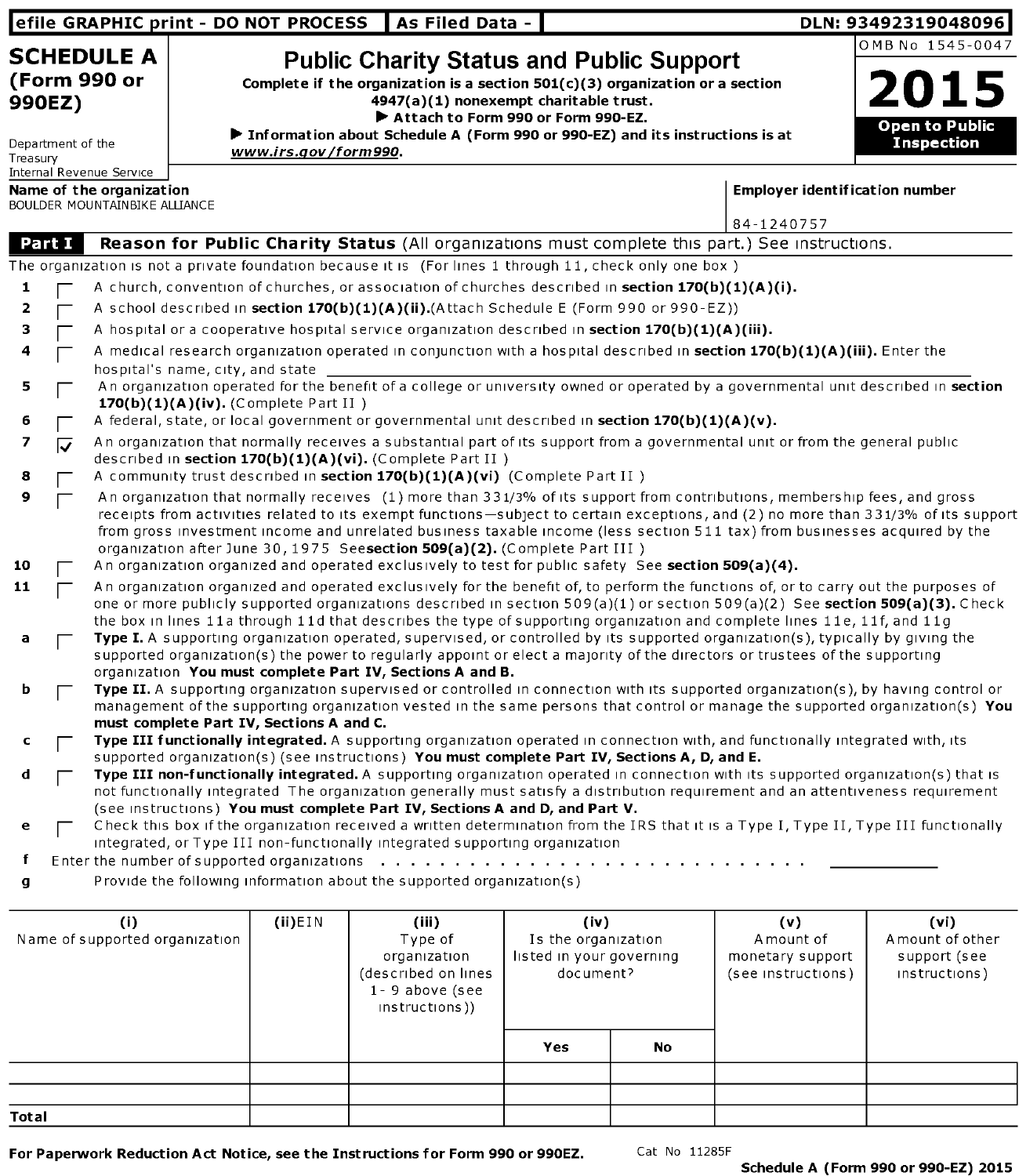|              | Schedule A (Form 990 or 990-EZ) 2015                                                                                                                                                                                                                                                                                                                                                                                                                                  |         |            |            |            |            |        | Page 2                                |
|--------------|-----------------------------------------------------------------------------------------------------------------------------------------------------------------------------------------------------------------------------------------------------------------------------------------------------------------------------------------------------------------------------------------------------------------------------------------------------------------------|---------|------------|------------|------------|------------|--------|---------------------------------------|
|              | Part II<br>Support Schedule for Organizations Described in Sections 170(b)(1)(A)(iv) and 170(b)(1)(A)(vi)<br>(Complete only if you checked the box on line 5, 7, or 8 of Part I or if the organization failed to qualify under<br>Part III. If the organization fails to qualify under the tests listed below, please complete Part III.)                                                                                                                             |         |            |            |            |            |        |                                       |
|              | <b>Section A. Public Support</b>                                                                                                                                                                                                                                                                                                                                                                                                                                      |         |            |            |            |            |        |                                       |
|              | Calendar year                                                                                                                                                                                                                                                                                                                                                                                                                                                         | (a)2011 | $(b)$ 2012 | $(c)$ 2013 | $(d)$ 2014 | (e)2015    |        | $(f)$ Total                           |
| $\mathbf{1}$ | (or fiscal year beginning in) $\blacktriangleright$<br>Gifts, grants, contributions, and                                                                                                                                                                                                                                                                                                                                                                              |         |            |            |            |            |        |                                       |
|              | membership fees received (Do                                                                                                                                                                                                                                                                                                                                                                                                                                          |         |            | 83,013     | 103,252    |            | 98,611 | 284,876                               |
|              | not include any unusual grants)                                                                                                                                                                                                                                                                                                                                                                                                                                       |         |            |            |            |            |        |                                       |
| $\mathbf{2}$ | Tax revenues levied for the                                                                                                                                                                                                                                                                                                                                                                                                                                           |         |            |            |            |            |        |                                       |
|              | organization's benefit and either                                                                                                                                                                                                                                                                                                                                                                                                                                     |         |            |            |            |            |        |                                       |
| з.           | paid to or expended on its behalf<br>The value of services or facilities                                                                                                                                                                                                                                                                                                                                                                                              |         |            |            |            |            |        |                                       |
|              | furnished by a governmental unit                                                                                                                                                                                                                                                                                                                                                                                                                                      |         |            |            |            |            |        |                                       |
|              | to the organization without charge                                                                                                                                                                                                                                                                                                                                                                                                                                    |         |            |            |            |            |        |                                       |
| 4            | <b>Total.</b> Add lines 1 through 3                                                                                                                                                                                                                                                                                                                                                                                                                                   |         |            | 83,013     | 103,252    |            | 98,611 | 284,876                               |
| 5            | The portion of total contributions                                                                                                                                                                                                                                                                                                                                                                                                                                    |         |            |            |            |            |        |                                       |
|              | by each person (other than a<br>governmental unit or publicly                                                                                                                                                                                                                                                                                                                                                                                                         |         |            |            |            |            |        |                                       |
|              | supported organization) included                                                                                                                                                                                                                                                                                                                                                                                                                                      |         |            |            |            |            |        |                                       |
|              | on line 1 that exceeds 2% of the                                                                                                                                                                                                                                                                                                                                                                                                                                      |         |            |            |            |            |        |                                       |
|              | amount shown on line 11, column                                                                                                                                                                                                                                                                                                                                                                                                                                       |         |            |            |            |            |        |                                       |
|              | (f)                                                                                                                                                                                                                                                                                                                                                                                                                                                                   |         |            |            |            |            |        |                                       |
| 6            | <b>Public support.</b> Subtract line 5<br>from line 4                                                                                                                                                                                                                                                                                                                                                                                                                 |         |            |            |            |            |        | 284,876                               |
|              | <b>Section B. Total Support</b>                                                                                                                                                                                                                                                                                                                                                                                                                                       |         |            |            |            |            |        |                                       |
|              | Calendar year                                                                                                                                                                                                                                                                                                                                                                                                                                                         |         |            |            |            |            |        |                                       |
|              | (or fiscal year beginning in) $\blacktriangleright$                                                                                                                                                                                                                                                                                                                                                                                                                   | (a)2011 | $(b)$ 2012 | $(c)$ 2013 | $(d)$ 2014 | $(e)$ 2015 |        | $(f)$ Total                           |
| 7            | Amounts from line 4                                                                                                                                                                                                                                                                                                                                                                                                                                                   |         |            | 83,013     | 103,252    |            | 98,611 | 284,876                               |
| 8            | Gross income from interest.                                                                                                                                                                                                                                                                                                                                                                                                                                           |         |            |            |            |            |        |                                       |
|              | dividends, payments received on<br>securities loans, rents, royalties                                                                                                                                                                                                                                                                                                                                                                                                 |         |            | 96         | 74         |            | 79     | 249                                   |
|              | and income from similar sources                                                                                                                                                                                                                                                                                                                                                                                                                                       |         |            |            |            |            |        |                                       |
| 9            | Net income from unrelated                                                                                                                                                                                                                                                                                                                                                                                                                                             |         |            |            |            |            |        |                                       |
|              | business activities, whether or                                                                                                                                                                                                                                                                                                                                                                                                                                       |         |            |            |            |            |        |                                       |
|              | not the business is regularly                                                                                                                                                                                                                                                                                                                                                                                                                                         |         |            |            |            |            |        |                                       |
| 10           | carried on<br>Other income Do not include                                                                                                                                                                                                                                                                                                                                                                                                                             |         |            |            |            |            |        |                                       |
|              | gain or loss from the sale of                                                                                                                                                                                                                                                                                                                                                                                                                                         |         |            |            |            |            |        |                                       |
|              | capital assets (Explain in Part                                                                                                                                                                                                                                                                                                                                                                                                                                       |         |            | 2,053      | 10,033     |            | 1,943  | 14,029                                |
|              | $VI$ )                                                                                                                                                                                                                                                                                                                                                                                                                                                                |         |            |            |            |            |        |                                       |
| 11           | Total support. Add lines 7<br>through 10                                                                                                                                                                                                                                                                                                                                                                                                                              |         |            |            |            |            |        | 299,154                               |
| 12           | Gross receipts from related activities, etc (see instructions)                                                                                                                                                                                                                                                                                                                                                                                                        |         |            |            |            | 12         |        | 104,491                               |
| 13           | First five years. If the Form 990 is for the organization's first, second, third, fourth, or fifth tax year as a section 501(c)(3) organization,                                                                                                                                                                                                                                                                                                                      |         |            |            |            |            |        |                                       |
|              | check this box and stop here entirely entering to the context of the context of the context of the context of $\blacktriangleright$                                                                                                                                                                                                                                                                                                                                   |         |            |            |            |            |        |                                       |
|              | <b>Section C. Computation of Public Support Percentage</b>                                                                                                                                                                                                                                                                                                                                                                                                            |         |            |            |            |            |        |                                       |
| 14           | Public support percentage for 2015 (line 6, column (f) divided by line 11, column (f))                                                                                                                                                                                                                                                                                                                                                                                |         |            |            |            | 14         |        | 95 230 %                              |
| 15           | Public support percentage for 2014 Schedule A, Part II, line 14                                                                                                                                                                                                                                                                                                                                                                                                       |         |            |            |            | 15         |        | 93 830 %                              |
|              | 16a 33 1/3% support test-2015. If the organization did not check the box on line 13, and line 14 is 33 1/3% or more, check this box                                                                                                                                                                                                                                                                                                                                   |         |            |            |            |            |        |                                       |
|              | and stop here. The organization qualifies as a publicly supported organization<br><b>b</b> 33 1/3% support test-2014. If the organization did not check a box on line 13 or 16a, and line 15 is 33 1/3% or more, check this                                                                                                                                                                                                                                           |         |            |            |            |            |        | ▶ ⊽                                   |
|              | box and stop here. The organization qualifies as a publicly supported organization<br>17a 10%-facts-and-circumstances test-2015. If the organization did not check a box on line 13, 16a, or 16b, and line 14<br>is 10% or more, and if the organization meets the facts-and-circumstances test, check this box and stop here. Explain<br>in Part VI how the organization meets the "facts-and-circumstances" test The organization qualifies as a publicly supported |         |            |            |            |            |        |                                       |
|              | organization<br><b>b</b> 10%-facts-and-circumstances test-2014. If the organization did not check a box on line 13, 16a, 16b, or 17a, and line<br>15 is 10% or more, and if the organization meets the "facts-and-circumstances" test, check this box and stop here.<br>Explain in Part VI how the organization meets the "facts-and-circumstances" test The organization qualifies as a publicly                                                                     |         |            |            |            |            |        |                                       |
| 18           | supported organization<br>Private foundation. If the organization did not check a box on line 13, 16a, 16b, 17a, or 17b, check this box and see<br>instructions                                                                                                                                                                                                                                                                                                       |         |            |            |            |            |        | ▶ ∣<br>$\blacktriangleright$ $\sqcap$ |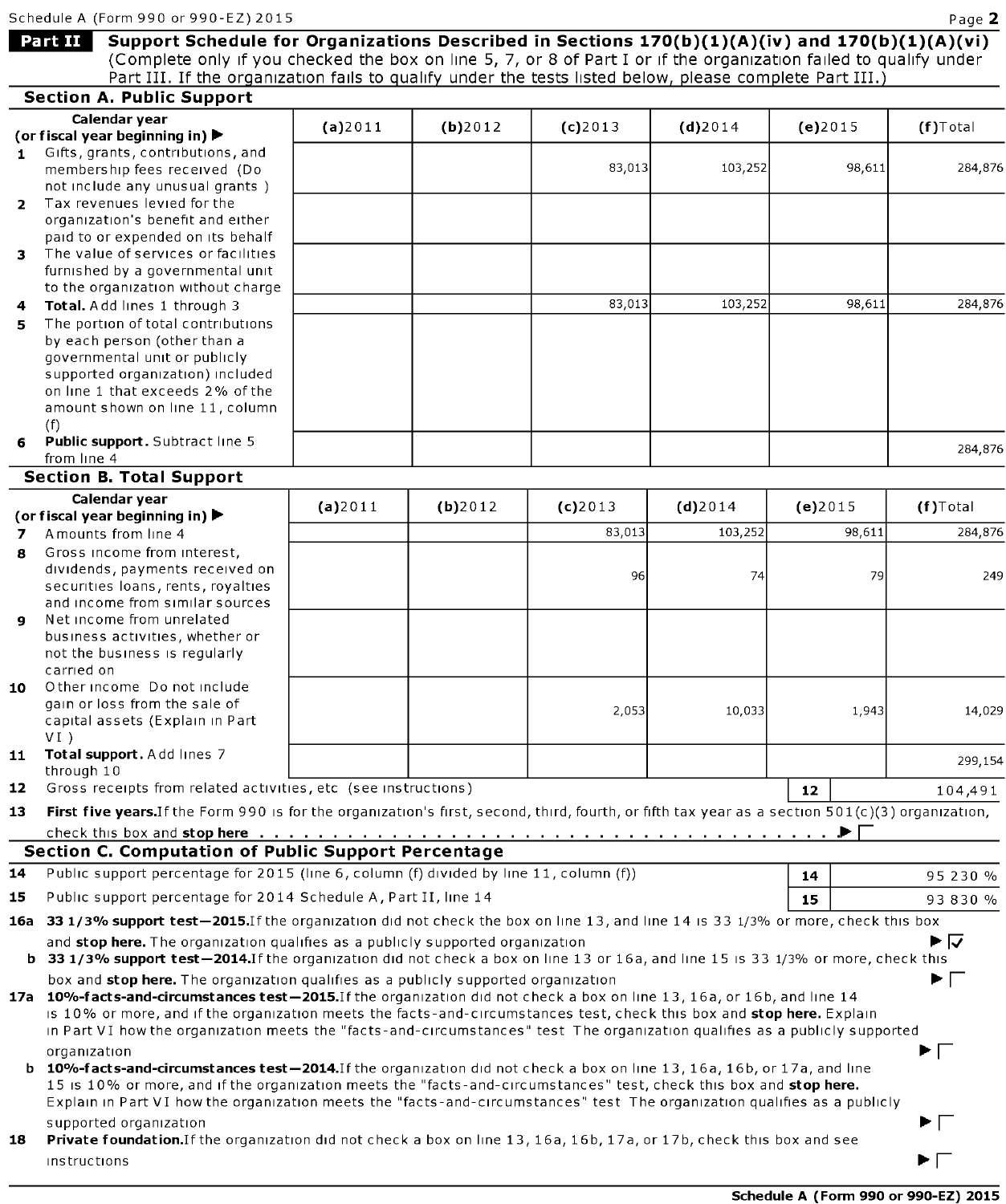## Part III Support Schedule for Organizations Described in Section 509(a)(2)

(Complete only if you checked the box on line 9 of Part <sup>I</sup> or if the organization failed to qualify under Part II. If the organization fails to qualify under the tests listed below, please complete Part II.)

|                | <b>Section A. Public Support</b>                                                                                                                                   |         |            |            |            |            |             |
|----------------|--------------------------------------------------------------------------------------------------------------------------------------------------------------------|---------|------------|------------|------------|------------|-------------|
|                | Calendar year                                                                                                                                                      | (a)2011 | (b)2012    | $(c)$ 2013 | $(d)$ 2014 | (e)2015    | $(f)$ Total |
|                | (or fiscal year beginning in) $\blacktriangleright$                                                                                                                |         |            |            |            |            |             |
| $\mathbf{1}$   | Gifts, grants, contributions, and                                                                                                                                  |         |            |            |            |            |             |
|                | membership fees received (Do                                                                                                                                       |         |            |            |            |            |             |
|                | not include any "unusual grants")<br>Gross receipts from admissions,                                                                                               |         |            |            |            |            |             |
| $\overline{2}$ | merchandise sold or services                                                                                                                                       |         |            |            |            |            |             |
|                | performed, or facilities furnished                                                                                                                                 |         |            |            |            |            |             |
|                | in any activity that is related to                                                                                                                                 |         |            |            |            |            |             |
|                | the organization's tax-exempt                                                                                                                                      |         |            |            |            |            |             |
|                | purpose                                                                                                                                                            |         |            |            |            |            |             |
| з.             | Gross receipts from activities                                                                                                                                     |         |            |            |            |            |             |
|                | that are not an unrelated trade or                                                                                                                                 |         |            |            |            |            |             |
|                | business under section 513                                                                                                                                         |         |            |            |            |            |             |
| 4              | Tax revenues levied for the                                                                                                                                        |         |            |            |            |            |             |
|                | organization's benefit and either                                                                                                                                  |         |            |            |            |            |             |
|                | paid to or expended on its behalf                                                                                                                                  |         |            |            |            |            |             |
| 5.             | The value of services or facilities                                                                                                                                |         |            |            |            |            |             |
|                | furnished by a governmental unit<br>to the organization without charge                                                                                             |         |            |            |            |            |             |
| 6              | Total. Add lines 1 through 5                                                                                                                                       |         |            |            |            |            |             |
|                | <b>7a</b> Amounts included on lines 1, 2,                                                                                                                          |         |            |            |            |            |             |
|                | and 3 received from disqualified                                                                                                                                   |         |            |            |            |            |             |
|                | persons                                                                                                                                                            |         |            |            |            |            |             |
|                | <b>b</b> Amounts included on lines 2 and                                                                                                                           |         |            |            |            |            |             |
|                | 3 received from other than                                                                                                                                         |         |            |            |            |            |             |
|                | disqualified persons that exceed                                                                                                                                   |         |            |            |            |            |             |
|                | the greater of $$5,000$ or $1\%$ of                                                                                                                                |         |            |            |            |            |             |
|                | the amount on line 13 for the year                                                                                                                                 |         |            |            |            |            |             |
|                | c Add lines 7a and 7b<br>Public support. (Subtract line 7c                                                                                                         |         |            |            |            |            |             |
| 8              | from line $6$ )                                                                                                                                                    |         |            |            |            |            |             |
|                | <b>Section B. Total Support</b>                                                                                                                                    |         |            |            |            |            |             |
|                | Calendar year                                                                                                                                                      |         |            |            |            |            |             |
|                | (or fiscal year beginning in) $\blacktriangleright$                                                                                                                | (a)2011 | $(b)$ 2012 | $(c)$ 2013 | $(d)$ 2014 | $(e)$ 2015 | $(f)$ Total |
| 9              | Amounts from line 6                                                                                                                                                |         |            |            |            |            |             |
| 10a            | Gross income from interest,                                                                                                                                        |         |            |            |            |            |             |
|                | dividends, payments received on                                                                                                                                    |         |            |            |            |            |             |
|                | securities loans, rents, royalties                                                                                                                                 |         |            |            |            |            |             |
|                | and income from similar sources                                                                                                                                    |         |            |            |            |            |             |
| b              | Unrelated business taxable                                                                                                                                         |         |            |            |            |            |             |
|                | income (less section 511 taxes)                                                                                                                                    |         |            |            |            |            |             |
|                | from businesses acquired after                                                                                                                                     |         |            |            |            |            |             |
|                | June 30, 1975<br>Add lines 10a and 10b                                                                                                                             |         |            |            |            |            |             |
| c              |                                                                                                                                                                    |         |            |            |            |            |             |
| 11             | Net income from unrelated<br>business activities not included                                                                                                      |         |            |            |            |            |             |
|                | in line 10b, whether or not the                                                                                                                                    |         |            |            |            |            |             |
|                | business is regularly carried on                                                                                                                                   |         |            |            |            |            |             |
| 12             | O ther income Do not include                                                                                                                                       |         |            |            |            |            |             |
|                | gain or loss from the sale of                                                                                                                                      |         |            |            |            |            |             |
|                | capital assets (Explain in Part                                                                                                                                    |         |            |            |            |            |             |
|                | VI)                                                                                                                                                                |         |            |            |            |            |             |
| 13             | Total support. (Add lines 9, 10c,                                                                                                                                  |         |            |            |            |            |             |
| 14             | 11, and $12$ )<br>First five years. If the Form 990 is for the organization's first, second, third, fourth, or fifth tax year as a section 501(c)(3) organization, |         |            |            |            |            |             |
|                | check this box and stop here                                                                                                                                       |         |            |            |            |            |             |
|                | Section C. Computation of Public Support Percentage                                                                                                                |         |            |            |            |            |             |
| 15             | Public support percentage for 2015 (line 8, column (f) divided by line 13, column (f))                                                                             |         |            |            |            |            |             |
|                |                                                                                                                                                                    |         |            |            |            | 15         |             |
| 16             | Public support percentage from 2014 Schedule A, Part III, line 15                                                                                                  |         |            |            |            | 16         |             |
|                | Section D. Computation of Investment Income Percentage                                                                                                             |         |            |            |            |            |             |
| 17             | Investment income percentage for 2015 (line 10c, column (f) divided by line 13, column (f))                                                                        |         |            |            |            | 17         |             |
| 18             | Investment income percentage from 2014 Schedule A, Part III, line 17                                                                                               |         |            |            |            | 18         |             |
|                | 19a 33 1/3% support tests-2015. If the organization did not check the box on line 14, and line 15 is more than 33 1/3%, and line 17 is not                         |         |            |            |            |            |             |
|                | more than 33 1/3%, check this box and stop here. The organization qualifies as a publicly supported organization                                                   |         |            |            |            |            | ÞГ          |
|                | <b>b</b> 33 1/3% support tests-2014. If the organization did not check a box on line 14 or line 19a, and line 16 is more than 33 1/3% and line                     |         |            |            |            |            |             |
|                | 18 is not more than 33 1/3%, check this box and stop here. The organization qualifies as a publicly supported organization                                         |         |            |            |            |            | ▶ │         |
| 20             | Private foundation. If the organization did not check a box on line 14, 19a, or 19b, check this box and see instructions                                           |         |            |            |            |            | ÞГ          |
|                |                                                                                                                                                                    |         |            |            |            |            |             |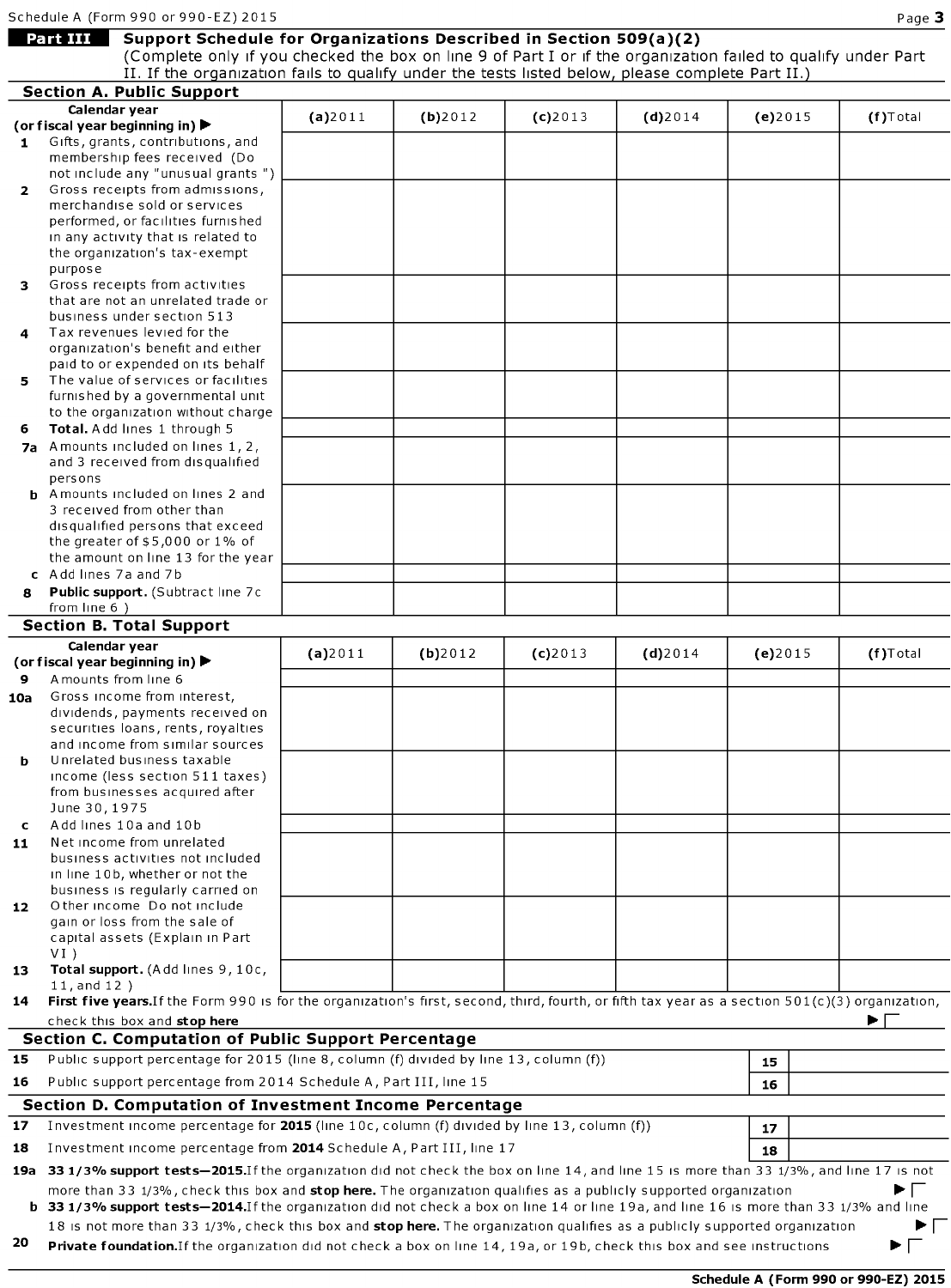$\overline{a}$ 

#### Part IV Supporting Organizations

(Complete only if you checked <sup>a</sup> box on line 11 of Part <sup>I</sup> If you checked 11a of Part I, complete Sections A and B If you checked 1lb of Part I, complete Sections A and C If you checked 1Ic of Part I, complete Sections A, D, and <sup>E</sup> If you checked <sup>l</sup> ld of Part I, complete Sections A and D, and complete Part V)

|              | <b>Section A. All Supporting Organizations</b>                                                                                                                                                                                                                                                                                                                                                                                                                                                                                                                                                                  |                 |     |    |
|--------------|-----------------------------------------------------------------------------------------------------------------------------------------------------------------------------------------------------------------------------------------------------------------------------------------------------------------------------------------------------------------------------------------------------------------------------------------------------------------------------------------------------------------------------------------------------------------------------------------------------------------|-----------------|-----|----|
|              |                                                                                                                                                                                                                                                                                                                                                                                                                                                                                                                                                                                                                 |                 | Yes | No |
|              | 1 Are all of the organization's supported organizations listed by name in the organization's governing documents?<br>If "No," describe in Part VI how the supported organizations are designated If designated by class or purpose,<br>describe the designation If historic and continuing relationship, explain                                                                                                                                                                                                                                                                                                | 1               |     |    |
| $\mathbf{2}$ | Did the organization have any supported organization that does not have an IRS determination of status under                                                                                                                                                                                                                                                                                                                                                                                                                                                                                                    |                 |     |    |
|              | section 509(a)(1) or (2)?<br>If "Yes," explain in Part VI how the organization determined that the supported organization was described in section<br>$509(a)(1)$ or (2)                                                                                                                                                                                                                                                                                                                                                                                                                                        | 2               |     |    |
|              | 3a Did the organization have a supported organization described in section $501(c)(4)$ , (5), or (6)?<br>If "Yes," answer $(b)$ and $(c)$ below                                                                                                                                                                                                                                                                                                                                                                                                                                                                 | За              |     |    |
|              | <b>b</b> Did the organization confirm that each supported organization qualified under section 501(c)(4), (5), or (6) and<br>satisfied the public support tests under section 509(a)(2)?<br>If "Yes," describe in Part VI when and how the organization made the determination                                                                                                                                                                                                                                                                                                                                  | 3b              |     |    |
|              | c Did the organization ensure that all support to such organizations was used exclusively for section $170(c)(2)(B)$<br>purposes?                                                                                                                                                                                                                                                                                                                                                                                                                                                                               | Зс              |     |    |
|              | If "Yes," explain in Part VI what controls the organization put in place to ensure such use                                                                                                                                                                                                                                                                                                                                                                                                                                                                                                                     |                 |     |    |
|              | 4a Was any supported organization not organized in the United States ("foreign supported organization")?<br>If "Yes" and if you checked 11a or 11b in Part I, answer (b) and (c) below                                                                                                                                                                                                                                                                                                                                                                                                                          | 4a              |     |    |
|              | <b>b</b> Did the organization have ultimate control and discretion in deciding whether to make grants to the foreign<br>supported organization?<br>If "Yes," describe in Part VI how the organization had such control and discretion despite being controlled or supervised                                                                                                                                                                                                                                                                                                                                    | 4b              |     |    |
|              | by or in connection with its supported organizations                                                                                                                                                                                                                                                                                                                                                                                                                                                                                                                                                            |                 |     |    |
|              | c Did the organization support any foreign supported organization that does not have an IRS determination under<br>sections $501(c)(3)$ and $509(a)(1)$ or $(2)$ ?<br>If "Yes," explain in Part VI what controls the organization used to ensure that all support to the foreign supported                                                                                                                                                                                                                                                                                                                      | 4с              |     |    |
|              | organization was used exclusively for section $170(c)(2)(B)$ purposes<br>5a Did the organization add, substitute, or remove any supported organizations during the tax year?<br>If "Yes," answer (b) and (c) below (if applicable) Also, provide detail in Part VI, including (i) the names and EIN<br>numbers of the supported organizations added, substituted, or removed, (ii) the reasons for each such action, (iii) the<br>authority under the organization's organizing document authorizing such action, and (iv) how the action was<br>accomplished (such as by amendment to the organizing document) | 5a              |     |    |
|              | <b>b Type I or Type II only.</b> Was any added or substituted supported organization part of a class already designated in<br>the organization's organizing document?                                                                                                                                                                                                                                                                                                                                                                                                                                           | 5b              |     |    |
|              | c Substitutions only. Was the substitution the result of an event beyond the organization's control?                                                                                                                                                                                                                                                                                                                                                                                                                                                                                                            | 5с              |     |    |
| 6            | Did the organization provide support (whether in the form of grants or the provision of services or facilities) to<br>anyone other than (a) its supported organizations, (b) individuals that are part of the charitable class benefited by<br>one or more of its supported organizations, or (c) other supporting organizations that also support or benefit one<br>or more of the filing organization's supported organizations? If "Yes," provide detail in Part VI.                                                                                                                                         | 6               |     |    |
| 7            | Did the organization provide a grant, loan, compensation, or other similar payment to a substantial contributor<br>(defined in IRC 4958(c)(3)(C)), a family member of a substantial contributor, or a 35-percent controlled entity<br>with regard to a substantial contributor? If "Yes," complete Part I of Schedule L (Form 990)                                                                                                                                                                                                                                                                              | 7               |     |    |
| 8            | Did the organization make a loan to a disqualified person (as defined in section 4958) not described in line 7?<br>If "Yes," complete Part II of Schedule L (Form 990)                                                                                                                                                                                                                                                                                                                                                                                                                                          | 8               |     |    |
|              | 9a Was the organization controlled directly or indirectly at any time during the tax year by one or more disqualified<br>persons as defined in section 4946 (other than foundation managers and organizations described in section 509<br>(a)(1) or (2))? If "Yes," provide detail in <b>Part VI.</b>                                                                                                                                                                                                                                                                                                           | 9а              |     |    |
|              | <b>b</b> Did one or more disqualified persons (as defined in line 9(a)) hold a controlling interest in any entity in which the<br>supporting organization had an interest? If "Yes," provide detail in Part VI.                                                                                                                                                                                                                                                                                                                                                                                                 | 9b              |     |    |
|              | c Did a disqualified person (as defined in line 9(a)) have an ownership interest in, or derive any personal benefit<br>from, assets in which the supporting organization also had an interest? If "Yes," provide detail in Part VI.                                                                                                                                                                                                                                                                                                                                                                             | 9с              |     |    |
|              | $10a$ Was the organization subject to the excess business holdings rules of IRC 4943 because of IRC 4943(f)<br>(regarding certain Type II supporting organizations, and all Type III non-functionally integrated supporting<br>organizations)? If "Yes," answer b below                                                                                                                                                                                                                                                                                                                                         | 10a             |     |    |
|              | <b>b</b> Did the organization have any excess business holdings in the tax year? (Use Schedule C, Form 4720, to determine<br>whether the organization had excess business holdings)                                                                                                                                                                                                                                                                                                                                                                                                                             | 10b             |     |    |
| 11           | Has the organization accepted a gift or contribution from any of the following persons?                                                                                                                                                                                                                                                                                                                                                                                                                                                                                                                         |                 |     |    |
|              | a A person who directly or indirectly controls, either alone or together with persons described in (b) and (c) below,<br>the governing body of a supported organization?                                                                                                                                                                                                                                                                                                                                                                                                                                        | 11a             |     |    |
|              | <b>b</b> A family member of a person described in (a) above?                                                                                                                                                                                                                                                                                                                                                                                                                                                                                                                                                    | 11 <sub>b</sub> |     |    |
|              |                                                                                                                                                                                                                                                                                                                                                                                                                                                                                                                                                                                                                 |                 |     |    |

c A 35% controlled entity of a person described in (a) or (b) above  $71f$  "Yes" to a, b, or c, provide detail in Part VI

**11c**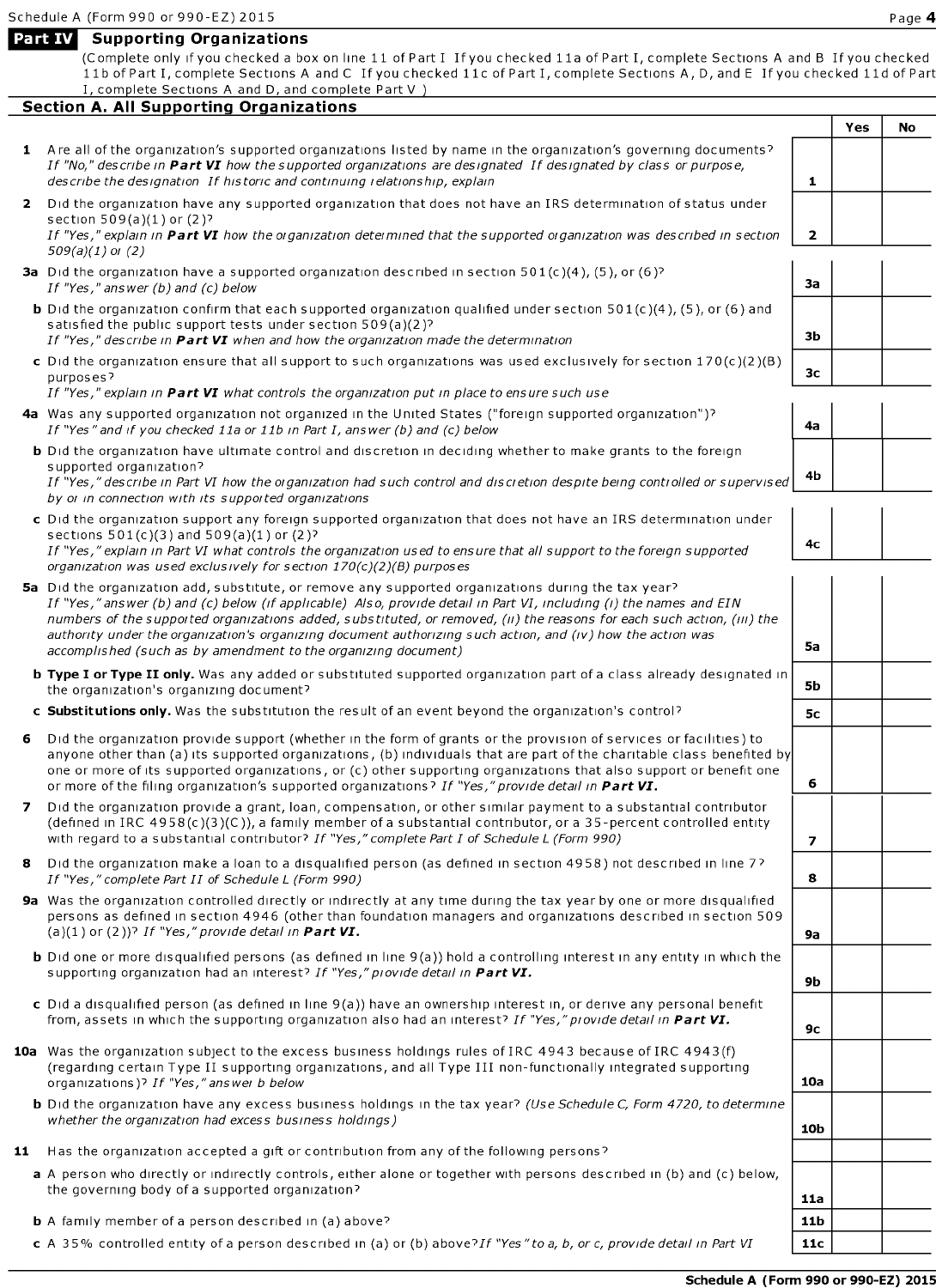#### Supporting Organizations (continued) Part IV

### Section B. Type <sup>I</sup> Supporting Organizations

- 1 Did the directors, trustees, or membership of one or more supported organizations have the power to regularly appoint or elect at least a majority of the organization's directors or trustees at all times during the tax year? If "No," describe in Part VI how the supported organization(s) effectively operated, supervised, or controlled the organization's activities If the organization had more than one supported organization, describe how the powers to appoint and/or remove directors or trustees were allocated among the supported organizations and what conditions or restrictions, if any, applied to such powers during the tax year  $\mathbf{1}$
- 2 Did the organization operate for the benefit of any supported organization other than the supported organization(s) that operated, supervised, or controlled the supporting organization? If "Yes," explain in Part VI how providing such benefit carried out the purposes of the supported organization(s) that  $\overline{2}$ operated, supervised or controlled the supporting organization

#### Section C. Type II Supporting Organizations

Yes No  $\mathbf{1}$ Were <sup>a</sup> majority of the organization's directors or trustees during the tax year also <sup>a</sup> majority of the directors or trustees of each of the organization's supported organization(s)' If "No," describe in Part VI how control or management of the supporting organization was vested in the same persons that controlled or managed the supported organization(s)  $\mathbf{1}$ 

#### Section D. All Type III Supporting Organizations

|              |                                                                                                                                                                                                                                                                                                                                                                                                                                                                                    |   | Yes | No |
|--------------|------------------------------------------------------------------------------------------------------------------------------------------------------------------------------------------------------------------------------------------------------------------------------------------------------------------------------------------------------------------------------------------------------------------------------------------------------------------------------------|---|-----|----|
| $\mathbf{1}$ | Did the organization provide to each of its supported organizations, by the last day of the fifth month of the<br>organization's tax year, (1) a written notice describing the type and amount of support provided during the prior<br>tax year, (2) a copy of the Form 990 that was most recently filed as of the date of notification, and (3) copies of<br>the organization's governing documents in effect on the date of notification, to the extent not previously provided? |   |     |    |
| $\mathbf{2}$ | Were any of the organization's officers, directors, or trustees either (i) appointed or elected by the supported<br>organization(s) or (ii) serving on the governing body of a supported organization?<br>If "No," explain in Part VI how the organization maintained a close and continuous working relationship with the<br>supported organization(s)                                                                                                                            |   |     |    |
|              | 3 By reason of the relationship described in (2), did the organization's supported organizations have a significant<br>voice in the organization's investment policies and in directing the use of the organization's income or assets at<br>all times during the tax year?<br>If "Yes," describe in Part VI the role the organization's supported organizations played in this regard                                                                                             | з |     |    |

### Section E. Type III Functionally-Integrated Supporting Organizations

- Check the box next to the method that the organization used to satisfy the Integral Part Test during the year (see instructions)  $\mathbf{1}$
- $\overline{\mathbf{a}}$ The organization satisfied the Activities Test Complete line 2 below
- The organization is the parent of each of its supported organizations Complete line 3 below b
- The organization supported a governmental entity Describe in Part VI how you supported a government entity (see  $\mathbf c$ instructions)
- 2 Activities Test\_Answer (a) and (b) below.
- a Did substantially all of the organization's activities during the tax year directly further the exempt purposes of the supported organization(s) to which the organization was responsive? If "Yes," then in Part VI identify those supported organizations and explain how these activities directly furthered their exempt purposes, how the organization was responsive to those supported organizations, and how the organization determined that these activities constituted substantially all of Its activities  $2a$
- **b** Did the activities described in (a) constitute activities that, but for the organization's involvement, one or more of the organization's supported organization(s) would have been engaged in? If "Yes," explain in **Part VI** the reasons for the organization's position that its supported organization(s) would have engaged in these activities but for the organization's involvement
- 3 Parent of Supported Organizations \_\_ Answer (a) and (b) below.
- a Did the organization have the power to regularly appoint or elect a majority of the officers, directors, or trustees of each of the supported organizations? Provide details in Part VI
- b Did the organization exercise <sup>a</sup> substantial degree of direction over the policies, programs and activities of each of its supported organizations? If "Yes," describe in Part VI the role played by the organization in this regard

No

Yes

 $2<sub>b</sub>$ 

 $3a$ 

 $3<sub>b</sub>$ 

Yes

**No**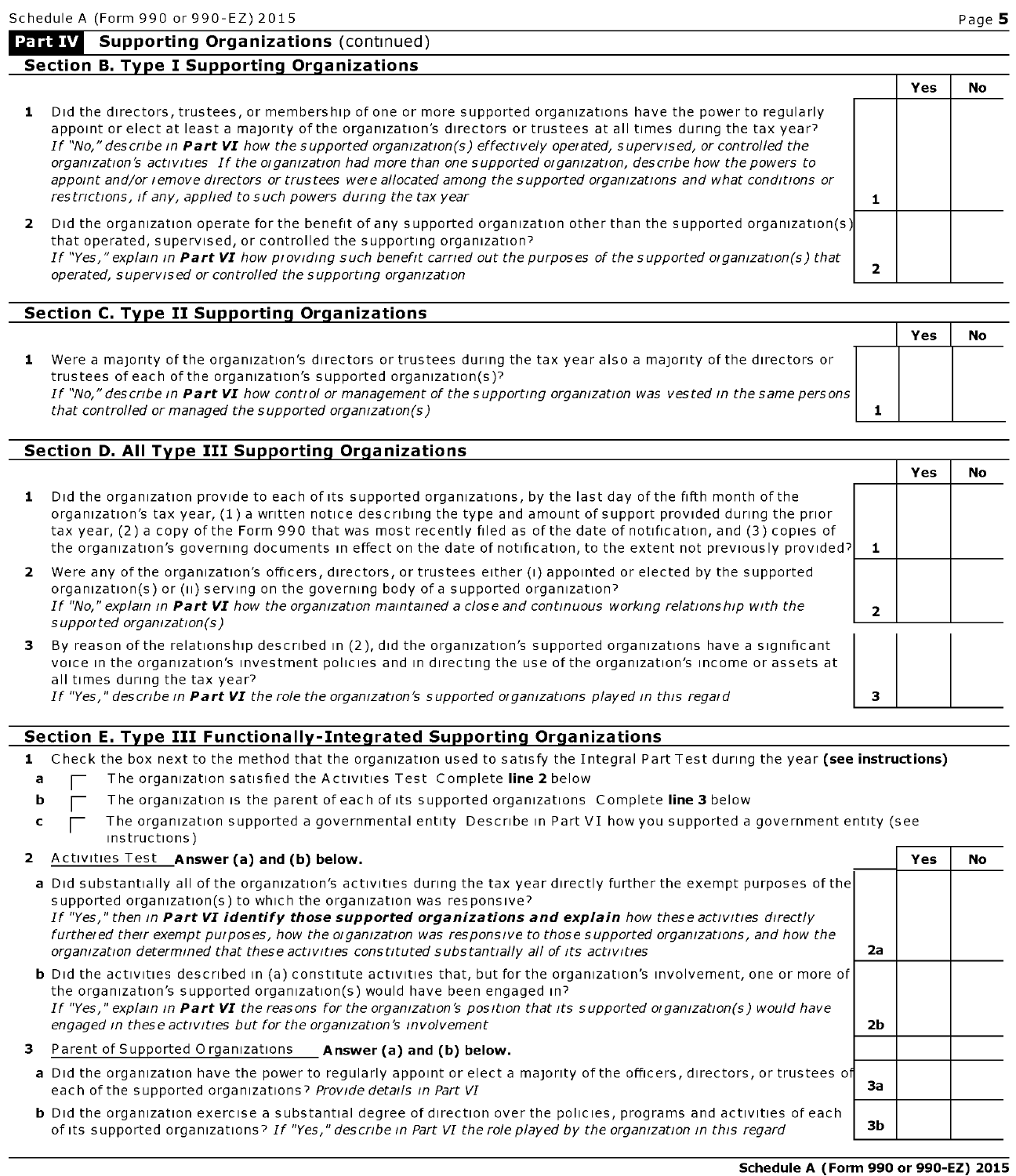Schedule A (Form 990 or 990-EZ) 2015 Page 6

#### Part V Type III Non-Functionally Integrated 509(a)(3) Supporting Organizations

1 Check here if the organization satisfied the Integral Part Test as a qualifying trust on Nov 20, 1970 See instructions. All other Type III non-functionally integrated supporting organizations must complete Sections A through E

|              | <b>Section A - Adjusted Net Income</b>                                                                                                                                                                         |   | (A) Prior Year | (B) Current Year<br>(optional) |
|--------------|----------------------------------------------------------------------------------------------------------------------------------------------------------------------------------------------------------------|---|----------------|--------------------------------|
| 1            | Net short-term capital gain                                                                                                                                                                                    |   |                |                                |
| $\mathbf{z}$ | Recoveries of prior-year distributions                                                                                                                                                                         | 2 |                |                                |
| 3            | Other gross income (see instructions)                                                                                                                                                                          | 3 |                |                                |
| 4            | Add lines 1 through 3                                                                                                                                                                                          | 4 |                |                                |
| 5            | Depreciation and depletion                                                                                                                                                                                     | 5 |                |                                |
| 6            | Portion of operating expenses paid or incurred for production or collection of<br>gross income or for management, conservation, or maintenance of property<br>held for production of income (see instructions) | 6 |                |                                |
|              | Other expenses (see instructions)                                                                                                                                                                              |   |                |                                |
|              |                                                                                                                                                                                                                |   |                |                                |

8 Adjusted Net Income (subtract lines 5, 6 and 7 from line 4)  $\vert$  8  $\vert$ 

#### Section B - Minimum Asset Amount

- <sup>1</sup> Aggregate fair market value of all non-exempt-use assets (see instructions for short tax year or assets held for part of year)
- A verage monthly value of securities
- **b** Average monthly cash balances
- c Fair market value of other non-exempt-use assets
- d **Total** (add lines  $1a$ ,  $1b$ , and  $1c$ )
- Discount claimed for blockage or other factors e e (explain in detail in Part VI)
- 2 Acquisition indebtedness applicable to non-exempt use assets
- 3 Subtract line 2 from line 1d
- Cash deemed held for exempt use Enter 1-1/2% of line 3 (for greater amount, see instructions) 4
- 5 Net value of non-exempt-use assets (subtract line 4 from line 3)
- 6 Multiply line 5 by 035
- **7** Recoveries of prior-year distributions
- 8 Minimum Asset Amount (add line 7 to line 6)

#### Section C - Distributable Amount

- 1 Adjusted net income for prior year (from Section A, line 8, Column A)
- 2 Enter 85% of line 1
- 3 Minimum asset amount for prior year (from Section B, line 8, Column A)
- 4 Enter greater of line 2 or line 3
- 5 Income tax imposed in prior year
- 6 Distributable Amount. Subtract line 5 from line 4, unless subject to emergency temporary reduction (see instructions) 6
- 7 Check here if the current year is the organization's first as <sup>a</sup> non-functionally-integrated Type III supporting organization (see  $instructor$ )  $\Box$

|                | (A) Prior Year | (B) Current Year<br>(optional) |
|----------------|----------------|--------------------------------|
|                |                |                                |
| 1              |                |                                |
| 1a             |                |                                |
| 1 <sub>b</sub> |                |                                |
| 1 <sub>c</sub> |                |                                |
| 1d             |                |                                |
|                |                |                                |
|                |                |                                |
| 2              |                |                                |
| 3              |                |                                |
|                |                |                                |
| 4              |                |                                |
| 5              |                |                                |
| 6              |                |                                |
| 7              |                |                                |
| 8              |                |                                |

|   | Current Year |
|---|--------------|
|   |              |
| 2 |              |
| 3 |              |
| 4 |              |
| 5 |              |
| 6 |              |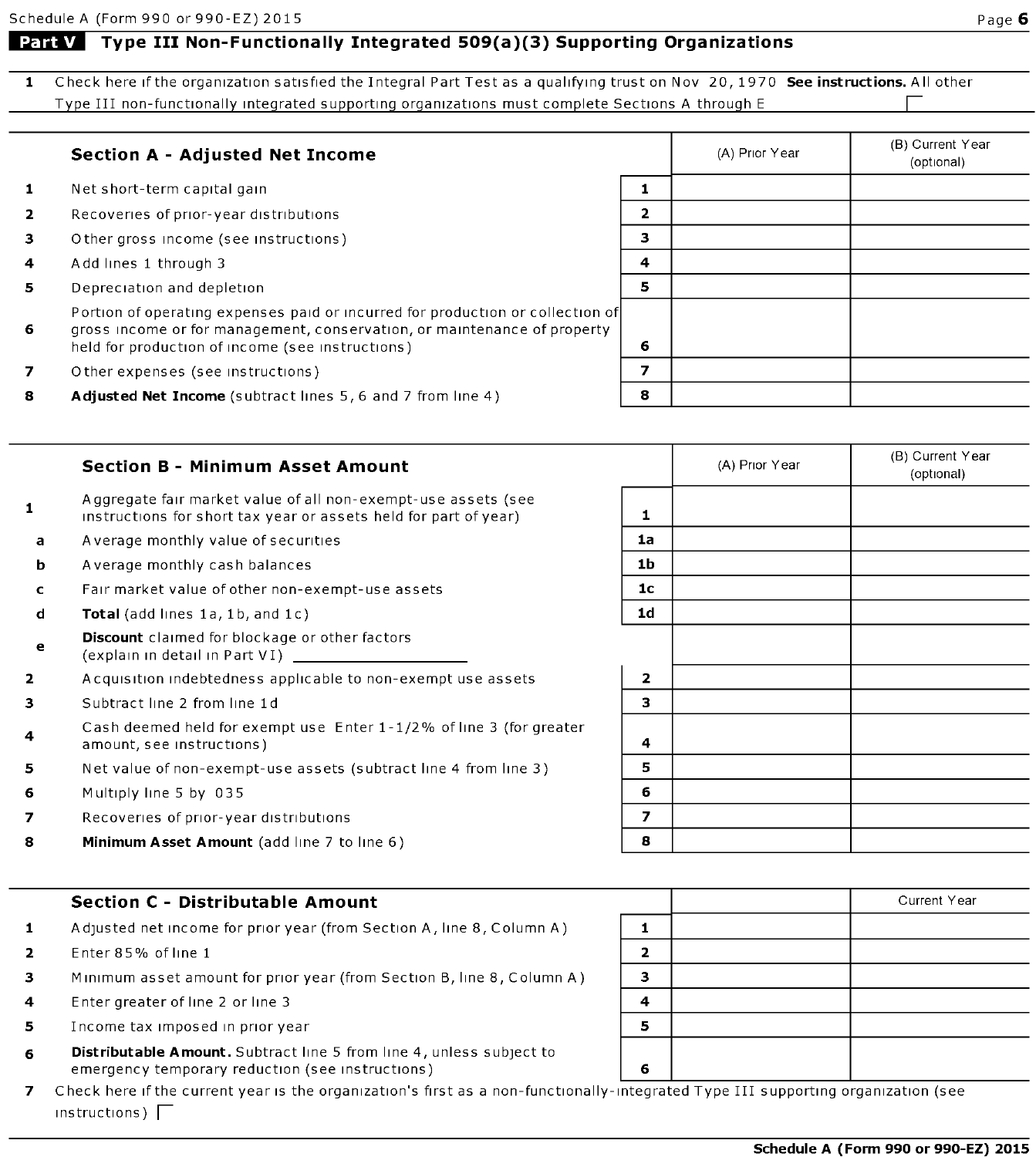Schedule A (Form 990 or 990-EZ) 2015 Page 7

| Type III Non-Functionally Integrated 509(a)(3) Supporting Organizations (continued)<br>Part V                                                    |                     |  |  |  |  |
|--------------------------------------------------------------------------------------------------------------------------------------------------|---------------------|--|--|--|--|
| <b>Section D - Distributions</b>                                                                                                                 | <b>Current Year</b> |  |  |  |  |
| Amounts paid to supported organizations to accomplish exempt purposes                                                                            |                     |  |  |  |  |
| Amounts paid to perform activity that directly furthers exempt purposes of supported organizations, in<br>2<br>excess of income from activity    |                     |  |  |  |  |
| Administrative expenses paid to accomplish exempt purposes of supported organizations<br>з.                                                      |                     |  |  |  |  |
| Amounts paid to acquire exempt-use assets<br>4                                                                                                   |                     |  |  |  |  |
| Qualified set-aside amounts (prior IRS approval required)<br>5.                                                                                  |                     |  |  |  |  |
| Other distributions (describe in Part VI) See instructions<br>6                                                                                  |                     |  |  |  |  |
| <b>Total annual distributions.</b> Add lines 1 through 6                                                                                         |                     |  |  |  |  |
| Distributions to attentive supported organizations to which the organization is responsive (provide<br>8<br>details in Part VI) See instructions |                     |  |  |  |  |
| Distributable amount for 2015 from Section C, line 6                                                                                             |                     |  |  |  |  |
| <b>10</b> Line 8 amount divided by Line 9 amount                                                                                                 |                     |  |  |  |  |

| <b>Section E - Distribution Allocations (see</b><br>instructions)                                                                                         | (i)<br><b>Excess Distributions</b> | (ii)<br><b>Underdistributions</b><br>Pre-2015 | (iii)<br><b>Distributable</b><br>Amount for 2015 |
|-----------------------------------------------------------------------------------------------------------------------------------------------------------|------------------------------------|-----------------------------------------------|--------------------------------------------------|
| 1 Distributable amount for 2015 from Section C, line<br>6                                                                                                 |                                    |                                               |                                                  |
| 2 Underdistributions, if any, for years prior to 2015<br>(reasonable cause required--see instructions)                                                    |                                    |                                               |                                                  |
| 3 Excess distributions carryover, if any, to 2015                                                                                                         |                                    |                                               |                                                  |
| $\blacksquare$                                                                                                                                            |                                    |                                               |                                                  |
| ь                                                                                                                                                         |                                    |                                               |                                                  |
| c                                                                                                                                                         |                                    |                                               |                                                  |
| d From 2013.                                                                                                                                              |                                    |                                               |                                                  |
| <b>e</b> From 2014.                                                                                                                                       |                                    |                                               |                                                  |
| f Total of lines 3a through e                                                                                                                             |                                    |                                               |                                                  |
| g Applied to underdistributions of prior years                                                                                                            |                                    |                                               |                                                  |
| h Applied to 2015 distributable amount                                                                                                                    |                                    |                                               |                                                  |
| i Carryover from 2010 not applied (see<br>instructions)                                                                                                   |                                    |                                               |                                                  |
| j Remainder Subtract lines 3g, 3h, and 3i from 3f                                                                                                         |                                    |                                               |                                                  |
| 4 Distributions for 2015 from Section D, line 7                                                                                                           |                                    |                                               |                                                  |
| $$^{\circ}$                                                                                                                                               |                                    |                                               |                                                  |
| a Applied to underdistributions of prior years                                                                                                            |                                    |                                               |                                                  |
| <b>b</b> Applied to 2015 distributable amount                                                                                                             |                                    |                                               |                                                  |
| c Remainder Subtract lines 4a and 4b from 4                                                                                                               |                                    |                                               |                                                  |
| 5 Remaining underdistributions for years prior to<br>2015, if any Subtract lines 3q and 4a from line 2<br>(if amount greater than zero, see instructions) |                                    |                                               |                                                  |
| Remaining underdistributions for 2015 Subtract<br>6<br>lines 3h and 4b from line 1 (if amount greater than<br>zero, see instructions)                     |                                    |                                               |                                                  |
| 7 Excess distributions carryover to 2016. Add lines<br>$31$ and $4c$                                                                                      |                                    |                                               |                                                  |
| Breakdown of line 7<br>8                                                                                                                                  |                                    |                                               |                                                  |
| a                                                                                                                                                         |                                    |                                               |                                                  |
| ь                                                                                                                                                         |                                    |                                               |                                                  |
| c Excess from 2013. $\cdot$                                                                                                                               |                                    |                                               |                                                  |
| d From 2014.                                                                                                                                              |                                    |                                               |                                                  |
| <b>e</b> From 2015.                                                                                                                                       |                                    |                                               |                                                  |

Schedule A (Form 990 or 990-EZ) (201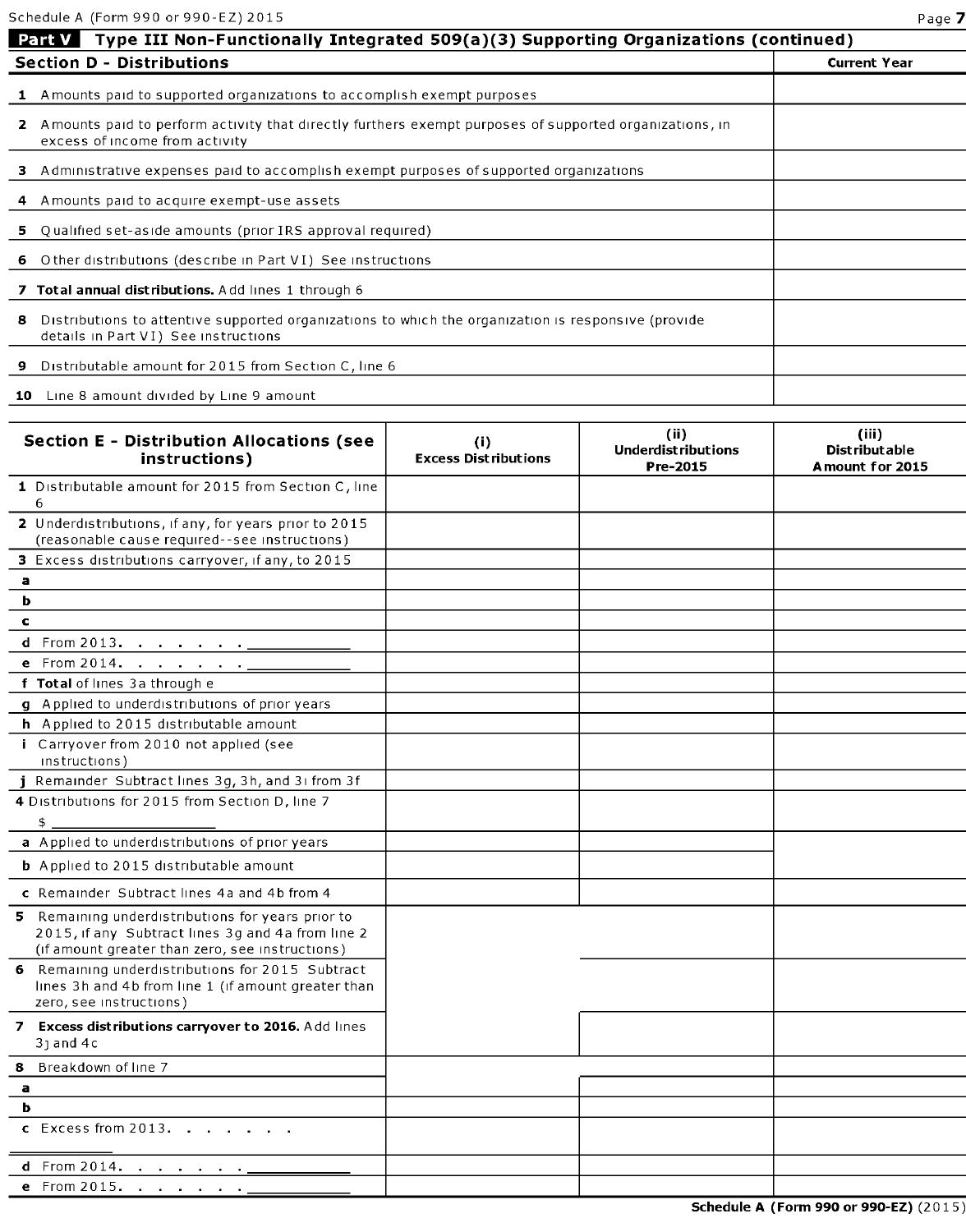#### **Part VI** Supplemental Information.

Provide the explanations required by Part II, line 10; Part II, line 17a or 17b; Part III, line 12; Part IV, Section A, lines 1, 2, 3b, 3c, 4b, 4c, 5a, 6, 9a, 9b, 9c, 11a, 11b, and 11c; Part IV, Section B, lines <sup>1</sup> and 2; Part IV, Section C, line 1; Part IV, Section D, lines 2 and 3; Part IV, Section E, lines 1c, 2a, 2b, 3a and 3b; Part V, line 1; Part V, Section B, line 1e; Part V Section D, lines 5, 6, and 8; and Part V, Section E, lines 2, 5, and 6. Also complete this part for any additional information. (See instructions).

| <b>Facts And Circumstances Test</b> |             |             |  |
|-------------------------------------|-------------|-------------|--|
|                                     |             |             |  |
|                                     |             |             |  |
| Return Reference                    |             | Explanation |  |
| PART II. LINE 10                    | MISC 14.029 |             |  |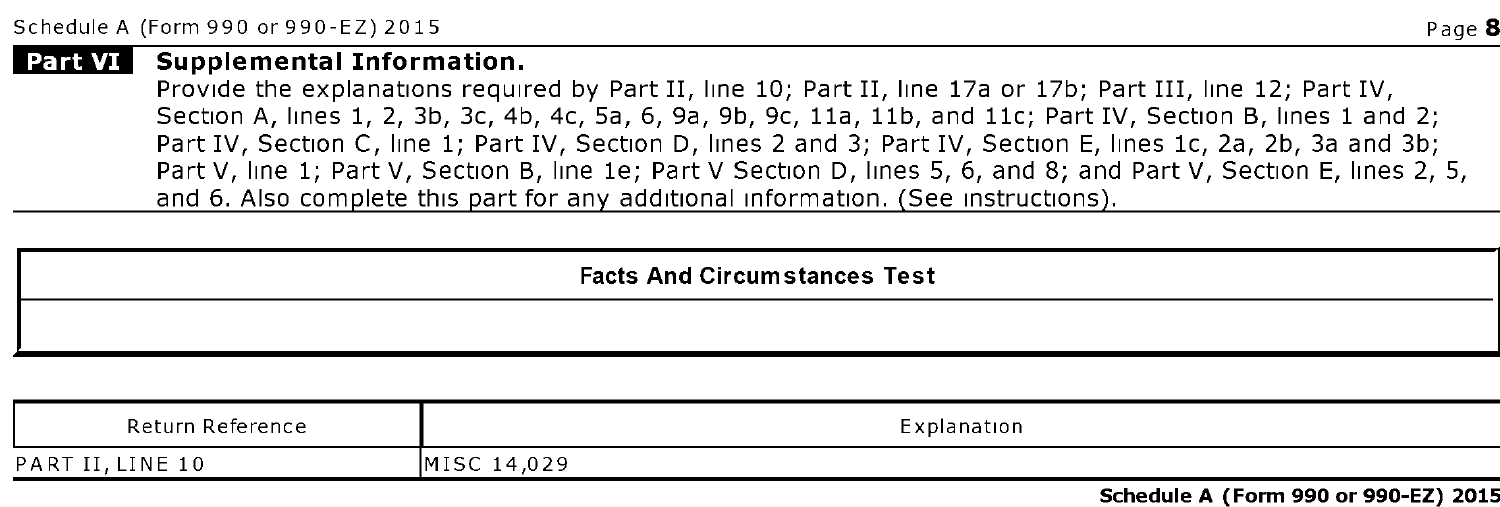|                                    | efile GRAPHIC print - DO NOT PROCESS | <b>As Filed Data -</b>                                                                                                                 |                                                                                | DLN: 93492319048096                   |
|------------------------------------|--------------------------------------|----------------------------------------------------------------------------------------------------------------------------------------|--------------------------------------------------------------------------------|---------------------------------------|
| <b>SCHEDULE O</b>                  |                                      |                                                                                                                                        | Supplemental Information to Form 990 or 990-EZ                                 | IOMB No 1545-0047                     |
| (Form 990 or<br>$990-EZ)$          |                                      | Complete to provide information for responses to specific questions on<br>Form 990 or 990-EZ or to provide any additional information. |                                                                                | 2015                                  |
| Department of the<br>Treasury      |                                      | Attach to Form 990 or 990-EZ.<br>www.irs.gov/form990.                                                                                  | > Information about Schedule O (Form 990 or 990-EZ) and its instructions is at | Open to Public<br>Inspection          |
| <b>Internal Revenue</b><br>Service |                                      |                                                                                                                                        |                                                                                |                                       |
| Name of the organization           |                                      |                                                                                                                                        |                                                                                | <b>Employer identification number</b> |

| Name of the organization      | Emplover identification num |
|-------------------------------|-----------------------------|
| BOULDER MOUNTAINBIKE ALLIANCE |                             |
|                               | 84-1240757                  |

## 990 Schedule 0, Supplemental Information

| <b>Return Reference</b>         | <b>Explanation</b>                                                                                                                                                                                                                                                                                                                                                                                                                                                                                                                               |
|---------------------------------|--------------------------------------------------------------------------------------------------------------------------------------------------------------------------------------------------------------------------------------------------------------------------------------------------------------------------------------------------------------------------------------------------------------------------------------------------------------------------------------------------------------------------------------------------|
| FORM 990- $EZ$ . PART I. LINE 8 | OTHER INCOME 1.174 MISC REFUNDS 769 TOTAL 1.943                                                                                                                                                                                                                                                                                                                                                                                                                                                                                                  |
|                                 | FORM 990-EZ, PART I, LINE 16   EXPENSES ADVERTISING 546 OFFICE SUPPLIES 406 QB ONLINE 456 WEB PRESENCE 2.073 DATABASE MAN<br>A GEMENT SERVICES 2.719 TELEPHONE 350 TRAVEL 871 MEETINGS 3.763 INSURANCE 3.359 CONTRIBUTIO<br>NS 25 BANK/MERCHANT FEES 2,988 DUES & SUBSCRIPTIONS 140 EQUIP MAINT & RENTAL 9,887 LICENS<br>ES & PERMITS 73 MISC 284 MERCHANDISE PREMIUMS 7,305 CONSUMABLES 367 REGISTRATION & TICKET<br>FEE 3,280 CONSTRUCTION SUPPLIES 3,961 FACILITY RENTAL 235 PURCHASES 2,312 NON-INVESTMENT D<br>EPRECIATION 557 TOTAL 45.957 |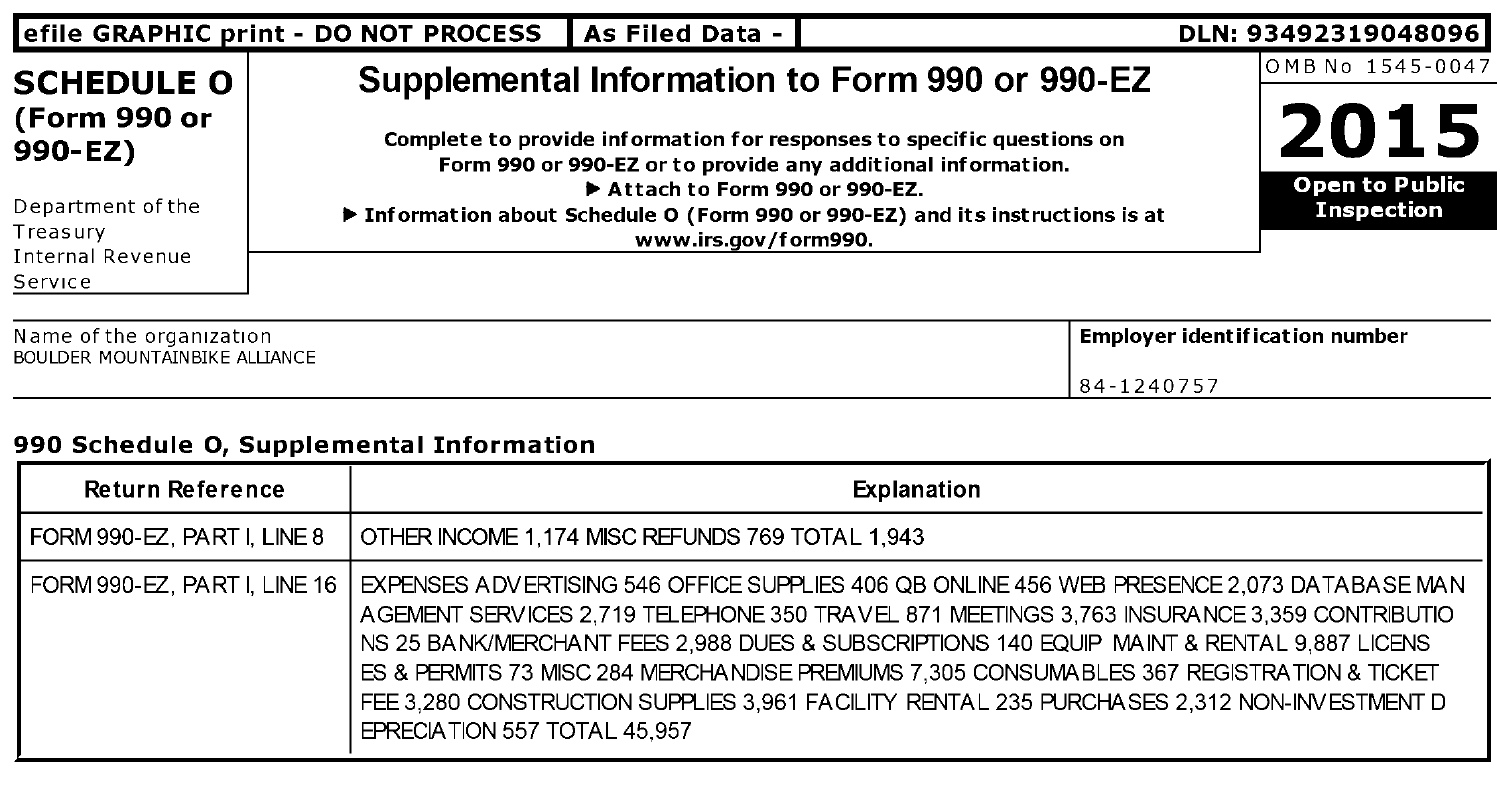#### 990 Schedule 0, Supplemental Information

| Return Reference              | Explanation                                                             |
|-------------------------------|-------------------------------------------------------------------------|
| IFORM 990-EZ, PART I, LINE 20 | I IN KIND SERVICES 9.553 IN KIND -9.553 I                               |
| FORM 990-EZ, PART II, LINE 24 | I 9,650 9,650 LESS ACCUMULATED DEPRECIATION 8,260 8,816 TOTAL 1,390 834 |